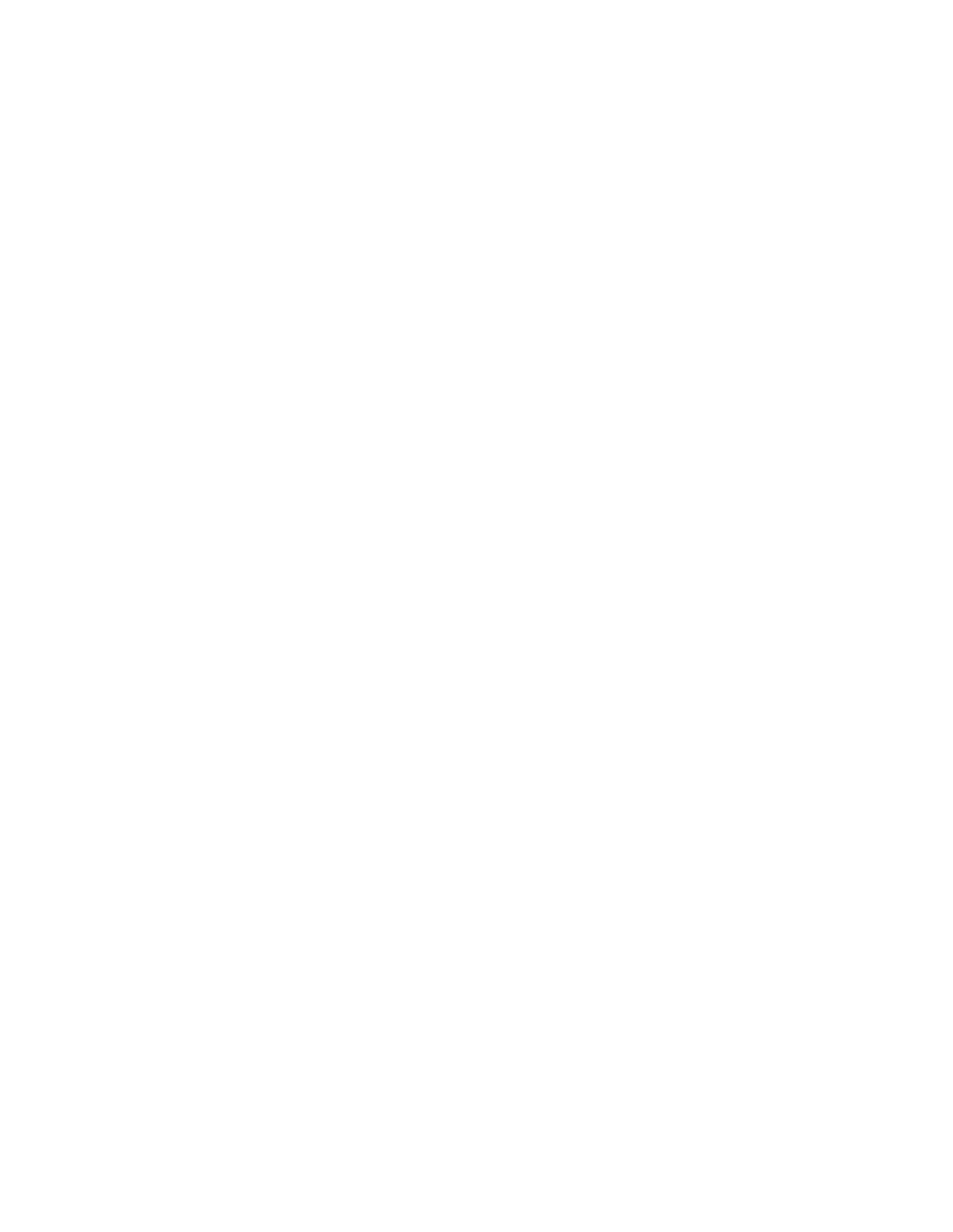

|                |                                                                                                                                                         | 4  |
|----------------|---------------------------------------------------------------------------------------------------------------------------------------------------------|----|
| <b>Results</b> |                                                                                                                                                         |    |
|                | Pediatric Care                                                                                                                                          | 6  |
|                |                                                                                                                                                         |    |
|                |                                                                                                                                                         |    |
|                |                                                                                                                                                         |    |
|                |                                                                                                                                                         |    |
|                |                                                                                                                                                         |    |
|                |                                                                                                                                                         |    |
|                |                                                                                                                                                         |    |
|                | Appropriate Treatment for Children with Upper Respiratory Infections (URI)  15                                                                          |    |
|                |                                                                                                                                                         | 18 |
|                | Breast Cancer Screening (BCS) <b>Election Contract Cancer Screening</b> (BCS)                                                                           | 19 |
|                |                                                                                                                                                         | 19 |
|                | Chlamydia Screening in Women (CHL) <b>2018</b> 20                                                                                                       |    |
|                |                                                                                                                                                         | 21 |
|                | Comprehensive Diabetes Care (CDC) [[11] The Comprehensive Diabetes Care (CDC) [[23] The CODI [[11] The Company Care (CDC] [123] The Company Care (CDC ] |    |
|                | The Use of Appropriate Medications for People with Asthma (ASM)                                                                                         | 25 |
|                | In Summary <b>Execution 21</b> In Summary 21                                                                                                            |    |

HEDIS 2010 **Contents**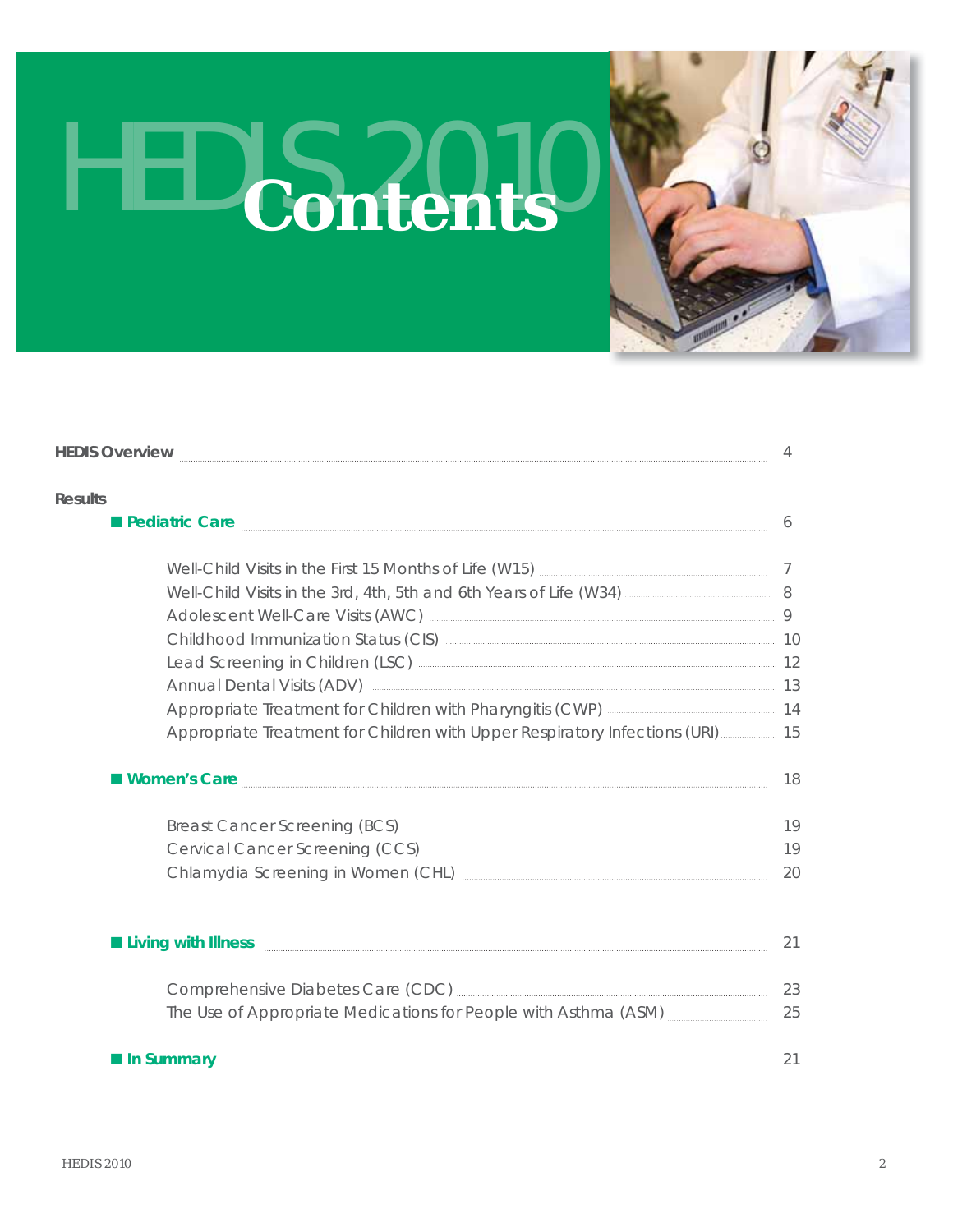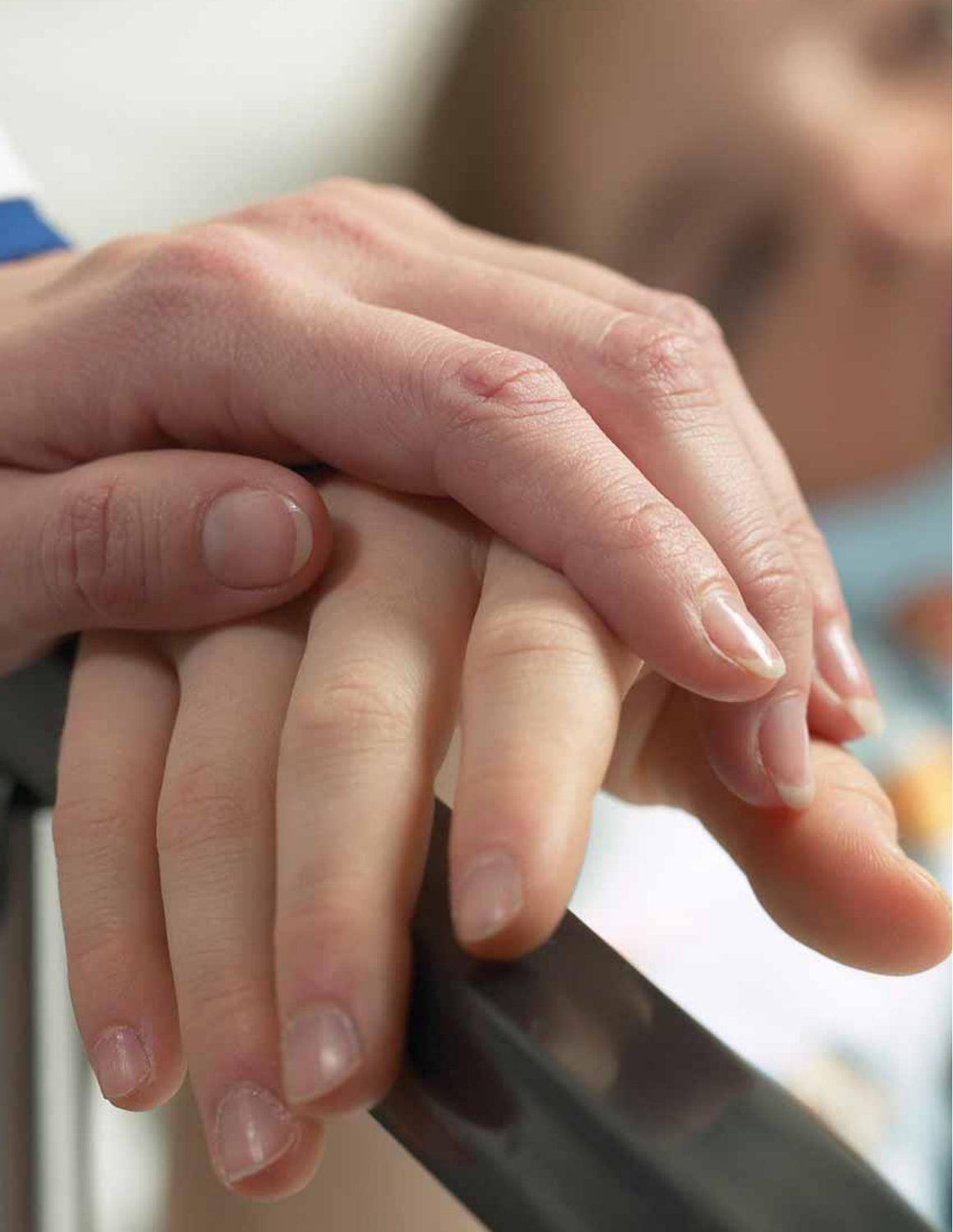## **HEDIS Overview**

As Medicaid programs across the country face unprecedented change and financial uncertainty, demands on the Arkansas Medicaid program continue to grow. To meet this challenge, the Division of Medical Services (DMS) actively monitors the quality of care provided to beneficiaries through effective program management and an annual, comprehensive review of the Arkansas Medicaid program's performance across key quality indicators

#### **WHAT IS HEDIS?**

The Healthcare Effectiveness Data and Information Set, or HEDIS<sup>1</sup>, is a set of nationally recognized healthcare performance measures used to measure the quality of care and service delivery.

The HEDIS measure set consists of 76 measures across eight domains of care. These measures provide a standard way to compare performance across health plans and states.

#### **INTERPRETING THE RESULTS**

This report summarizes Arkansas Medicaid's performance on a selected set of HEDIS measures. The current year's rates are compared to the rates from previous years, and national NCQA Medicaid HEDIS benchmarks.

The national benchmarks are provided by NCQA and are updated annually using data submitted by Medicaid health plans across the country. Where applicable, results are provided for ConnectCare/ARKids First A and ARKids First B. Five-year trends are provided where available.

#### **LIMITATIONS**

SFY 2009 rates were calculated by HSAG; previous years' rates were obtained from previous reports and are presented for trending purposes only.

The reader should exercise caution when comparing rates due to possible differences in calculation methodologies.

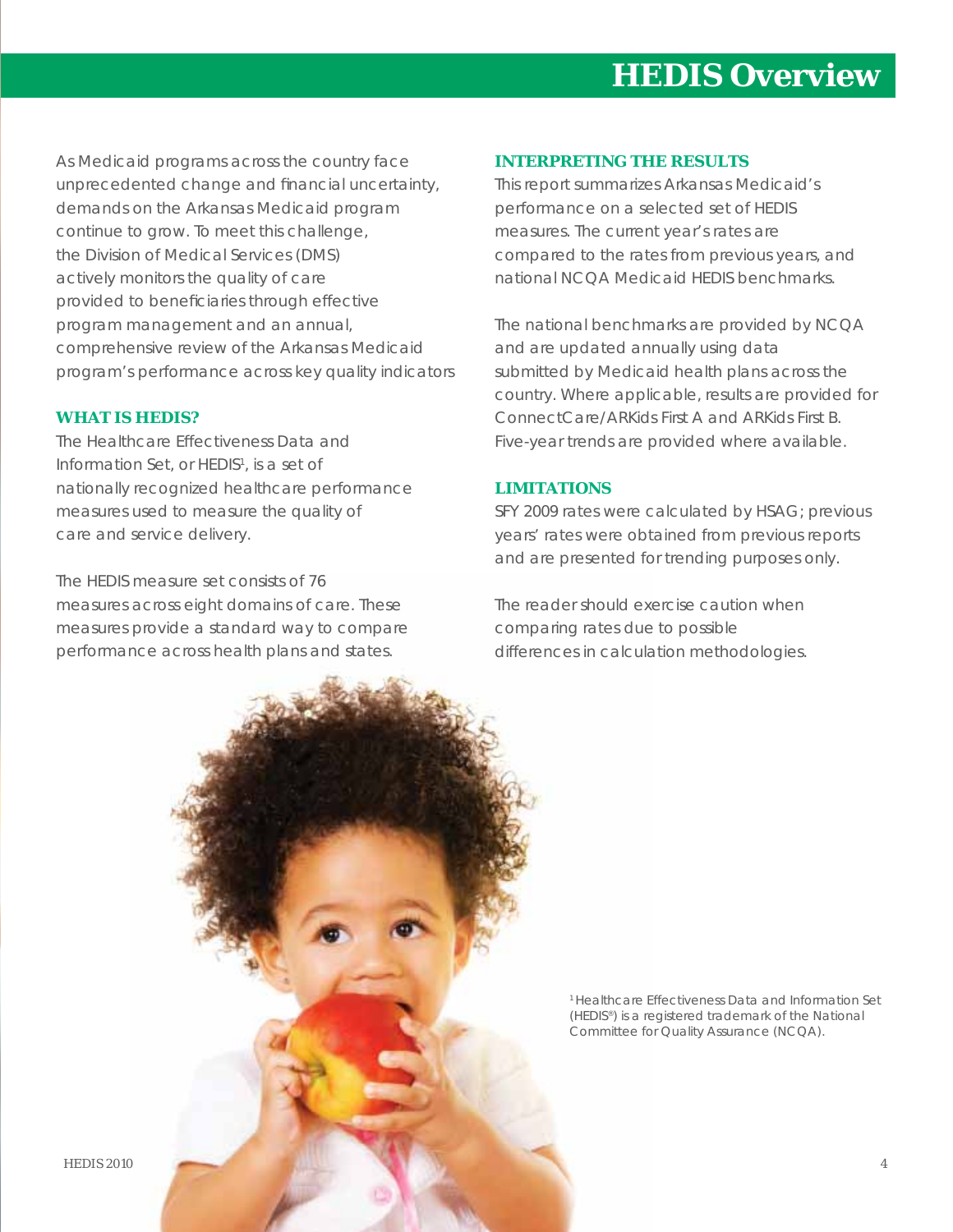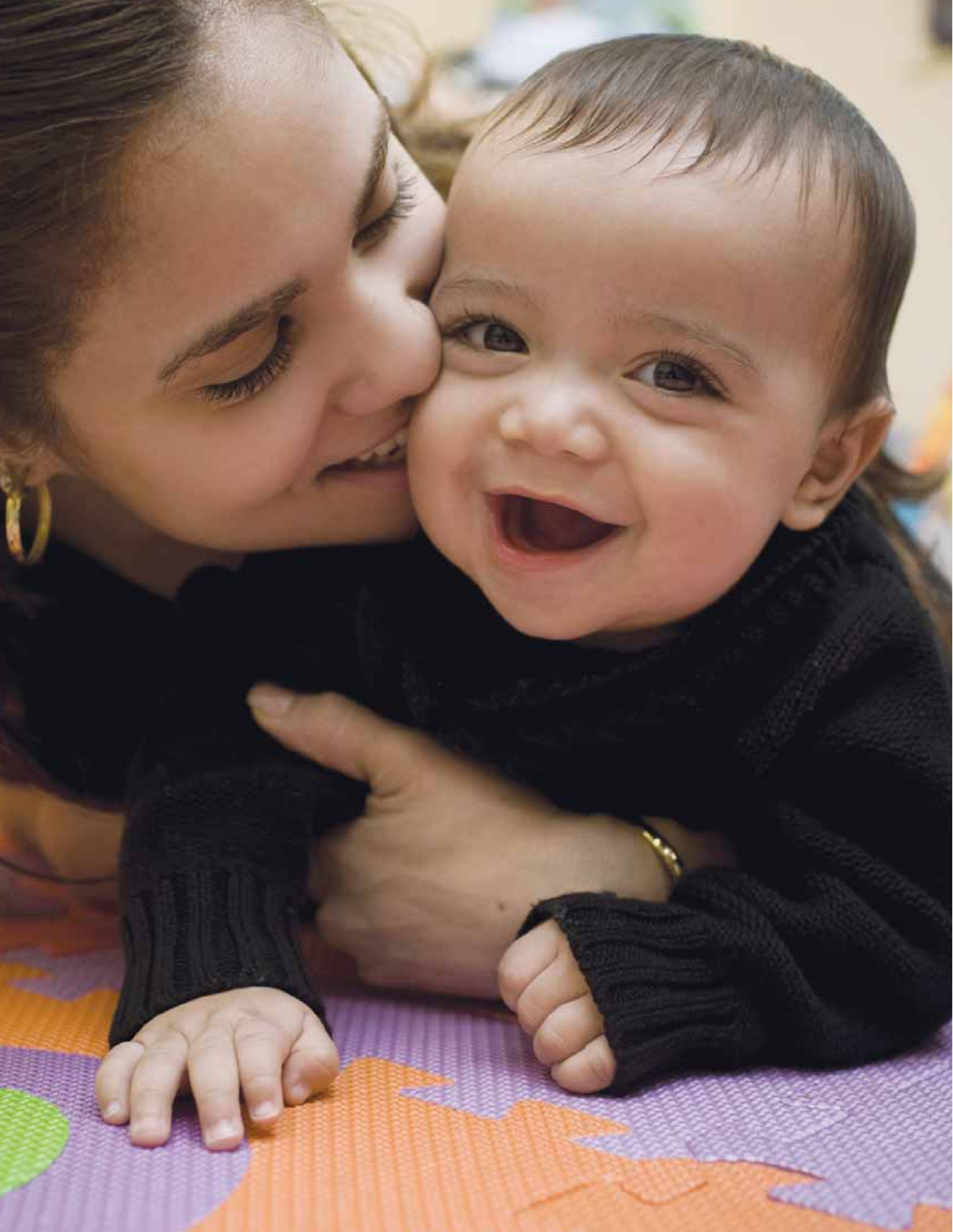## **Pediatric Care**

Pediatric primary healthcare involves disease prevention and the promotion of health for children and adolescents. Immunizations and health check-ups are particularly important for young children since failure to detect problems with growth, hearing, and vision may adversely affect children's development and future experiences.

Early detection of disease conditions allows healthcare providers the best opportunity to detect issues and intervene. These services provide children with the opportunity to grow and learn without health-related limitations.

This section provides a detailed analysis of Arkansas Medicaid performance for the Pediatric Care dimension.

### **STRATEGIES FOR IMPROVING PERFORMANCE**

- Provide notices to providers identifying patients due for immunizations and well-child visits
- Educate parents on well-child and immunization periodicity schedules
- Offer immunizations at health fairs, schools, and health clinics
- Offer incentives to providers and patients for routine exams and immunizations

#### **The Pediatric Care measures:**

- Well-Child Visits in the First 15 Months of Life (W15)
- Well-Child Visits in the Third, Fourth, Fifth, and Sixth Years of Life (W34)
- Adolescent Well-Care Visits (AWC)
- Childhood Immunization Status (CIS)
- Lead Screening in Children (LSC)
- Annual Dental Visits (ADV)
- Appropriate Treatment for Children with Upper Respiratory Infection (URI)
- Appropriate Testing for Children with Pharyngitis (CWP)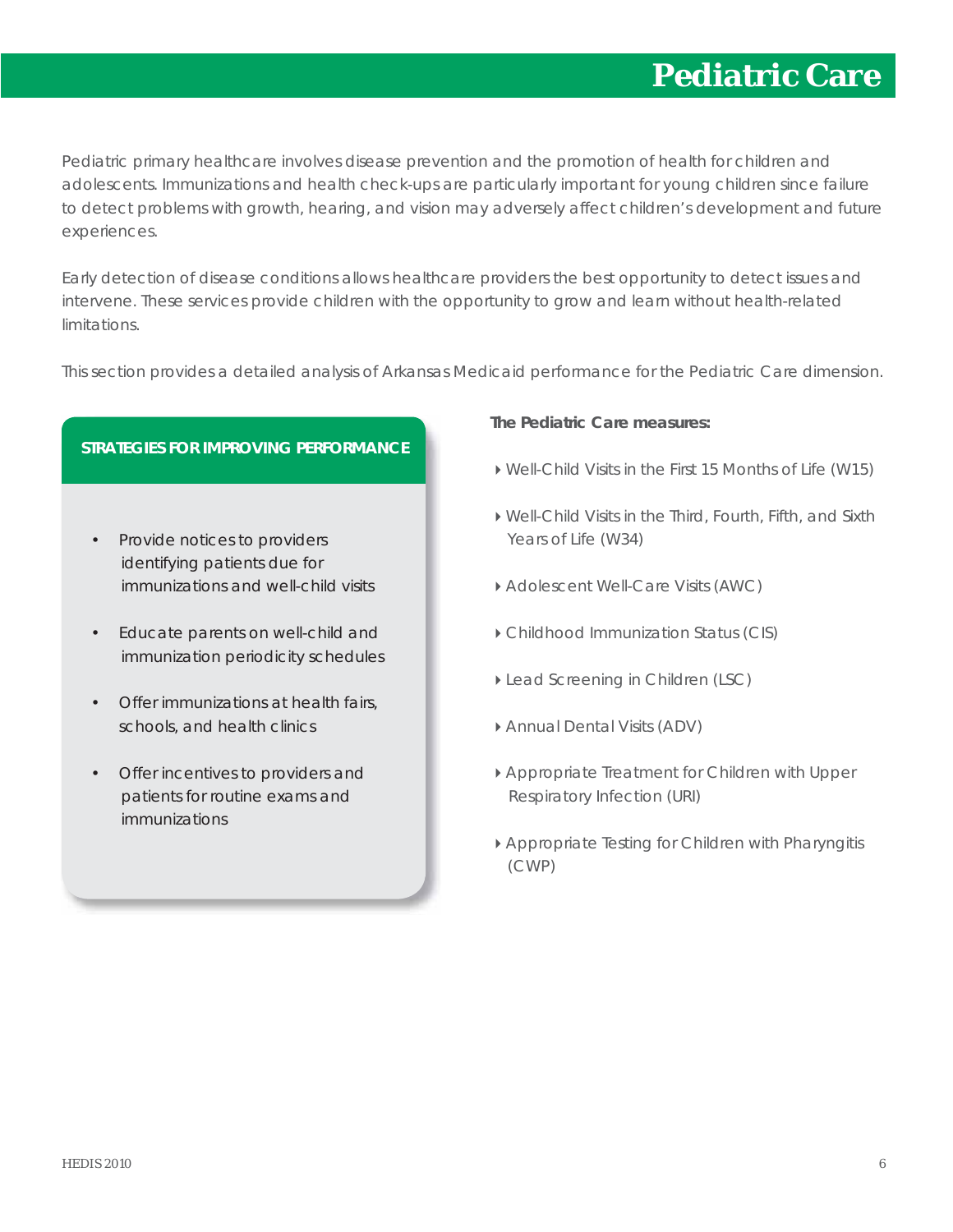### **Well-Child Visits in the First 15 Months of Life (W15) —**

Six or More Visits

#### **Measure Definition**

Percentage of members who turned 15 months old during the measurement year and who received the recommended number of well-child visits with a primary care physician (PCP)

The American Medical Association (AMA) and the American Academy of Pediatrics (AAP) recommend timely, comprehensive well-child visits for children.

These periodic check-ups allow clinicians to assess a child's physical, behavioral, and developmental status and provide any necessary treatment, intervention, or referral to a specialist.<sup>2</sup>

Researchers have found associations between increased well-child visits and reductions in avoidable hospitalizations and reductions in emergency department (ED) use, as well as improved child health.<sup>3</sup>

2 Hakim RB, Bye BV. Effectiveness of Compliance with Pediatric Preventive Care Guidelines Among Medicaid Beneficiaries. Pediatrics. 2001; 108(1): 90-97.

3 Selden TM. Compliance with Well-Child Visit Recommendations: Evidence From the Medical Expenditure Panel Survey, 2000-2002. Pediatrics. 2006; 118(6): 1766-1778.

\*There was a statistically significant change from the previous year's rate.

ConnectCare/ARKids First A ARKids First B NCQA Medicaid 50<sup>th</sup> Percentile

## **Well-Child Visits – Six or More Visits — ConnectCare/ARKids First A**



## **Well-Child Visits – Six or More Visits — ARKids First B**

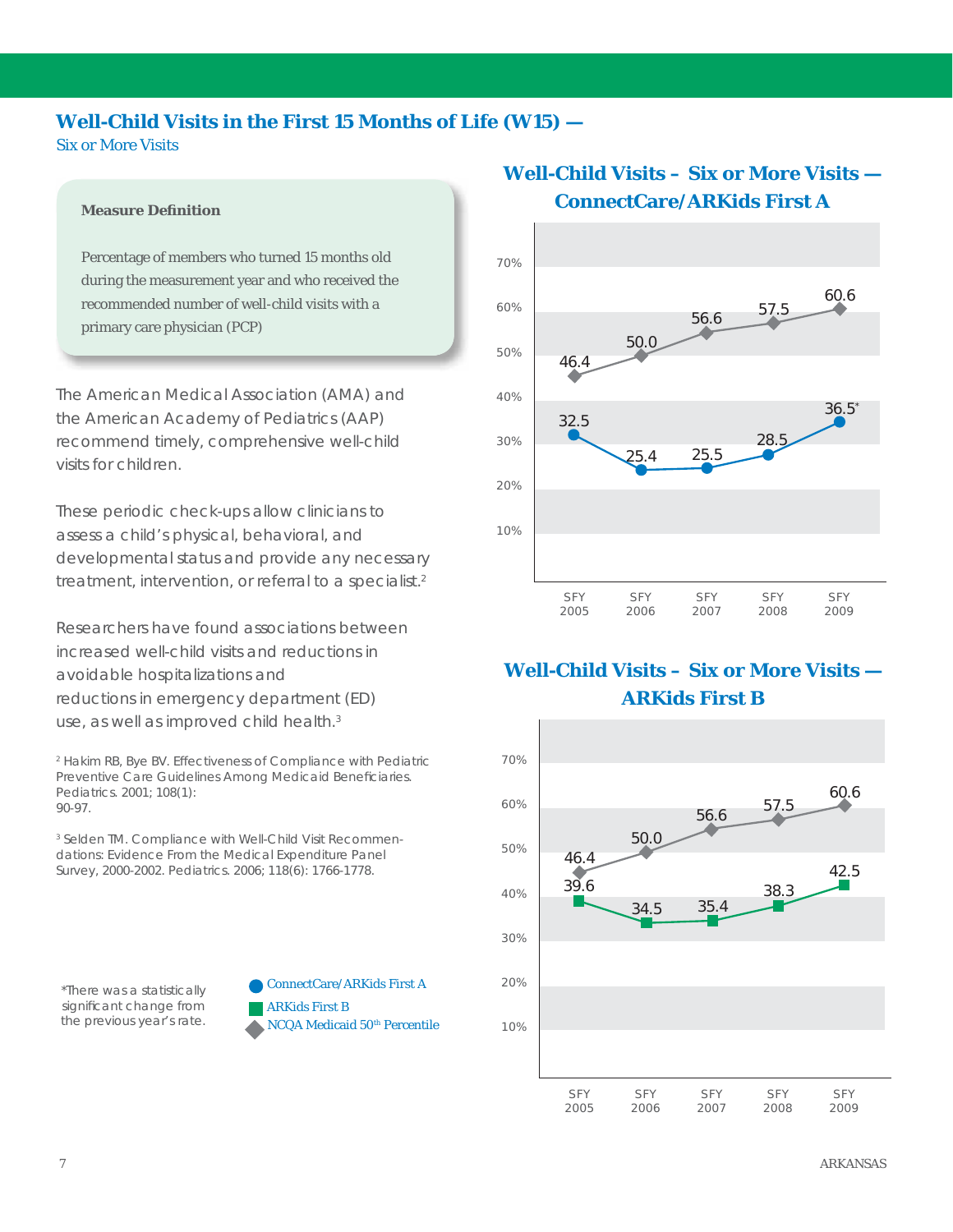## **Pediatric Care**

## **Well-Child Visits in the Third, Fourth, Fifth and Sixth Years of Life (W34) —**

#### **Measure Definition**

Percentage of members who turned three to six years of age during the measurement year and who received one or more well-child visits with a PCP

The American Academy of Pediatrics recommends annual well-child visits for children between 3 and 6 years of age, provided that they are growing and developing normally and have no significant health problems.

## **Well-Child Visits — ConnectCare/ARKids First A**

## **Well-Child Visits — ARKids First B**



\*There was a statistically significant change from the previous year's rate.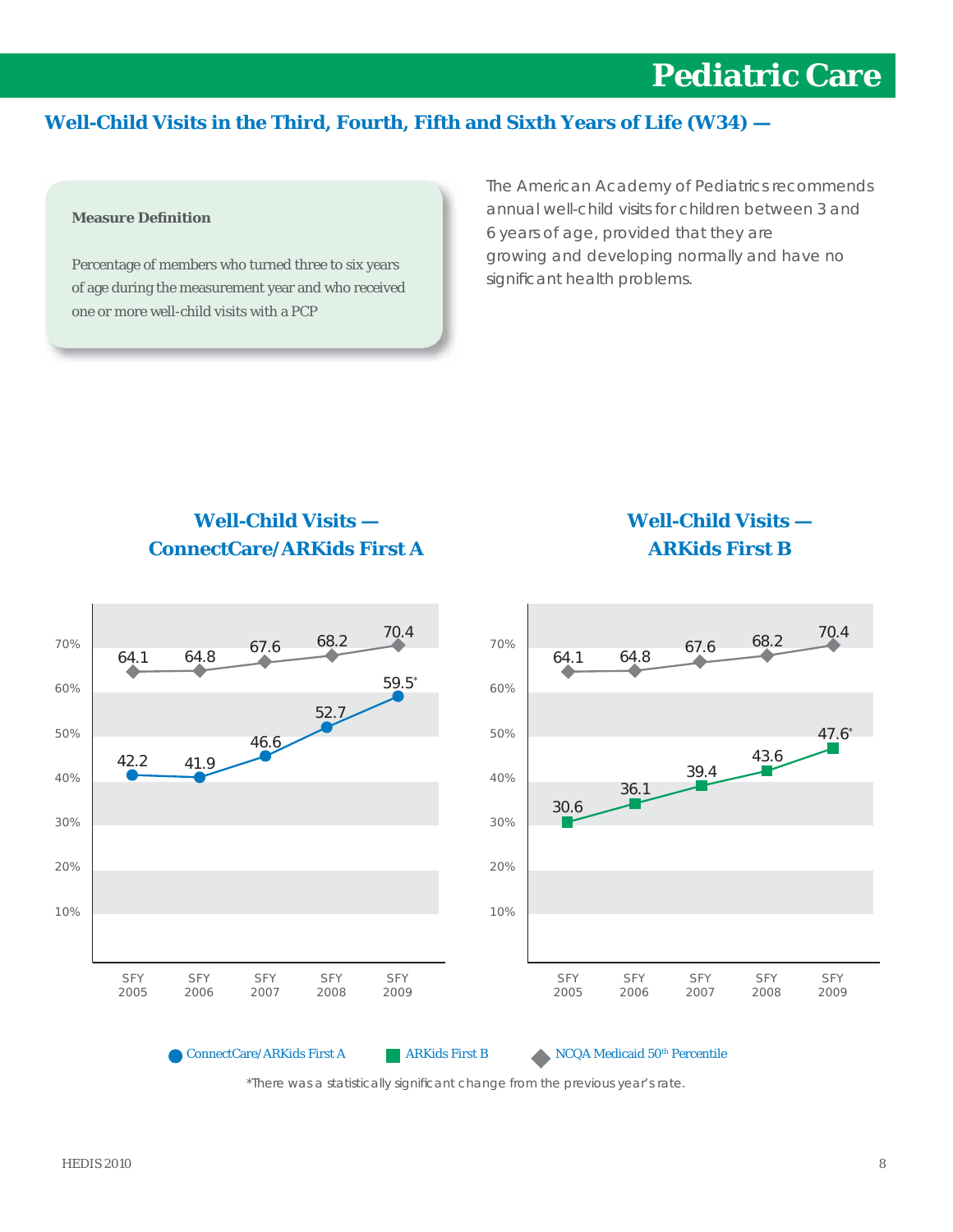### **Adolescent Well-Care Visits (AWC) —**

#### **Measure Definition**

Percentage of members 12 to 21 years of age who had at least one comprehensive well-care visit with a PCP or an obstetrician/gynecologist (OB/GYN) during the measurement year

Social experiences and changes in cognitive abilities lead many adolescents to experiment with activities that can threaten current health or have long-term health consequences.

More than 80 percent of adults who are addicted to tobacco began smoking as adolescents.

Adolescents who begin drinking alcohol before age 15 are four times as likely to be alcohol dependent as those who delay drinking until at least age 21.4

With regular well-care visits, a child's healthcare provider can often detect and address health problems before they become more serious, and can educate adolescents on the importance of healthy behaviors.

4 MacKay AP, Duran C, Adolescent Health in the United States, 2007. National Center for Health Statistics, 2007.

\*There was a statistically significant change from the previous year's rate.

ConnectCare/ARKids First A ARKids First B NCQA Medicaid 50th Percentile

### **Adolescent Well-Care Visits — ConnectCare/ARKids First A**



## **Adolescent Well-Care Visits — ARKids First B**

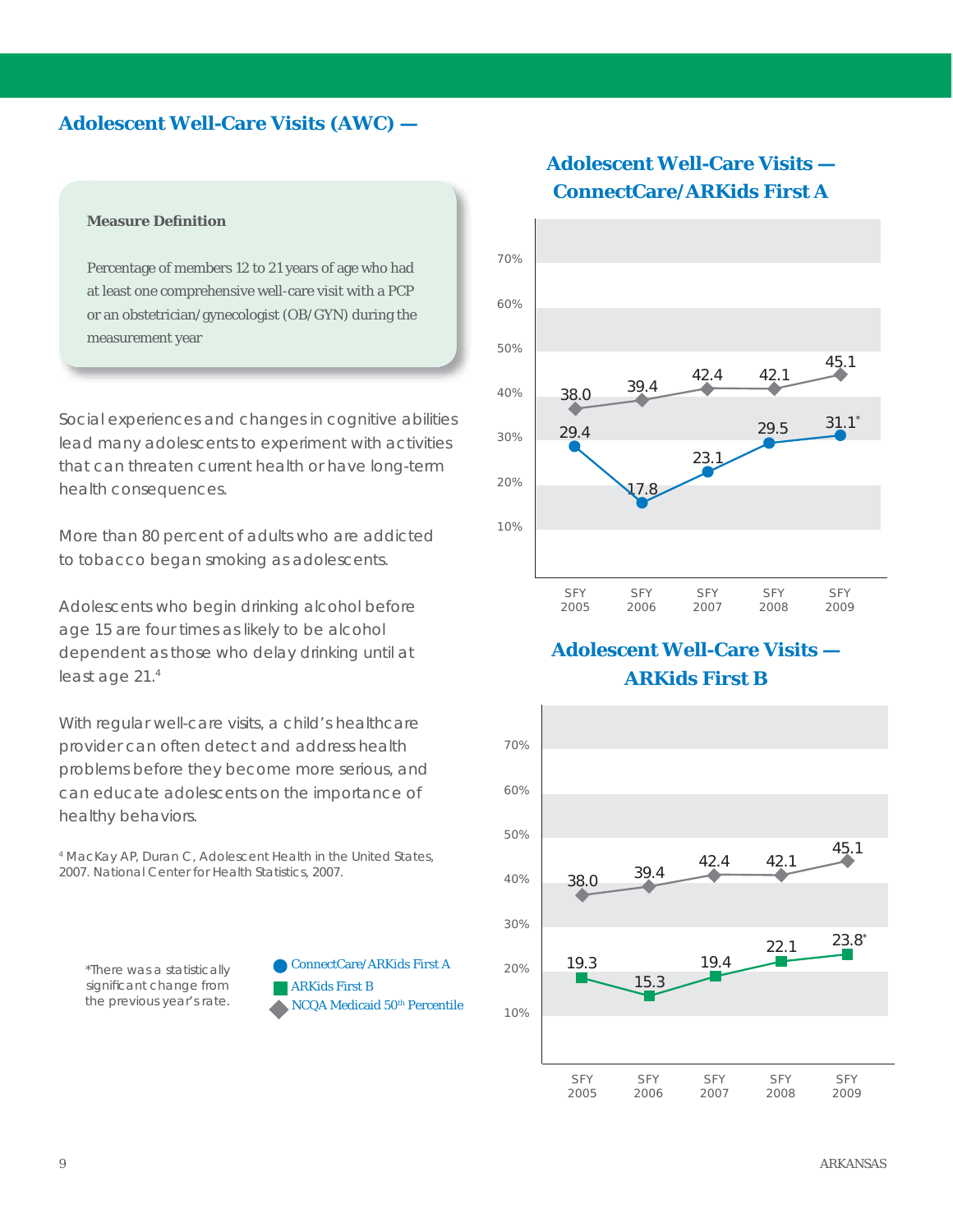### **Childhood Immunization Status (CIS) —**

#### **Measure Definition**

Combo 3: Percentage of members who turned two years of age during the measurement year and had four DTaP, three IPV, one MMR, two HiB, three Hep B, one VZV, and four pneumococcal vaccinations on or before their second birthday

Despite established guidelines and the documented benefits and risks associated with childhood immunizations, a gap in coverage still exists. Evidence has shown that the population at greatest risk for under-immunization is minority children from low-income families or children who live in inner cities or rural areas.<sup>5</sup>

The CIS measure was the only measure reported using the hybrid method. There is no SFY 2005 Combo 3 benchmark because Combo 3 was a new NCQA HEDIS measure and national data were not available.

5 American Academy of Pediatrics, Committee on Practice and Ambulatory Medicine and Council on Community Pediatrics. Increasing Immunization Coverage. Pediatrics. 2003; 112(4): 993-996.

## **Combo Three — ConnectCare/ARKids First A**

## **Combo Three — ARKids First B**

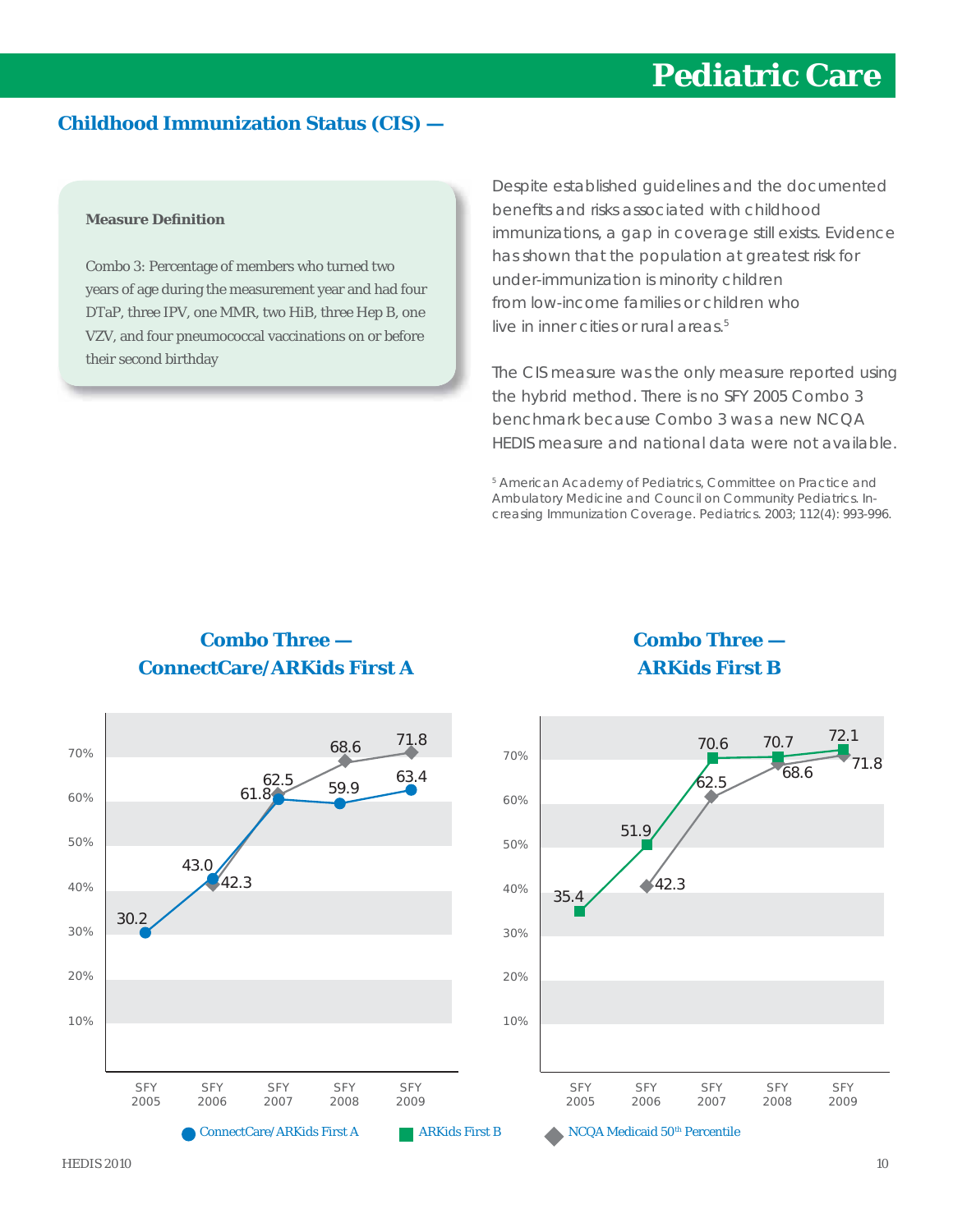## **Childhood Immunization Status (CIS) —** *continued*

#### **Combo 2**

|                                                     | SFY<br>2005 | <b>SFY</b><br>2006 | <b>SFY</b><br>2007 | <b>SFY</b><br>2008 | <b>SFY</b><br>2009 |
|-----------------------------------------------------|-------------|--------------------|--------------------|--------------------|--------------------|
| <b>NCQA</b> Medicaid<br>50 <sup>th</sup> Percentile | 66.0%       | 72.4%              | 75.2%              | 75.4%              | 77.9%              |
| ConnectCare/ARKids<br><b>First A</b>                | 74.3%       | 69.6%              | 72.7%              | 70.5%              | 68.4%              |
| <b>ARKids First B</b>                               | 79.1%       | 76.8%              | 78.6%              | 80.1%              | 79.0%              |

#### **Measles, Mumps, and Rubella (MMR)**

|                                                     | <b>SFY</b><br>2005 | <b>SFY</b><br>2006 | <b>SFY</b><br>2007 | <b>SFY</b><br>2008 | <b>SFY</b><br>2009 |
|-----------------------------------------------------|--------------------|--------------------|--------------------|--------------------|--------------------|
| <b>NCQA</b> Medicaid<br>50 <sup>th</sup> Percentile | 89.5%              | 90.8%              | 91.7%              | 91.9%              | 92.7%              |
| ConnectCare/ARKids<br><b>First A</b>                | 93.5%              | 89.1%              | 91.1%              | 90.5%              | 87.6%              |
| <b>ARKids First B</b>                               | 94.6%              | 89.3%              | 92.3%              | 92.1%              | 89.6%              |

#### **Chicken Pox (VZV)**

|                                                     | SFY<br>2005 | <b>SFY</b><br>2006 | <b>SFY</b><br>2007 | <b>SFY</b><br>2008 | <b>SFY</b><br>2009 |
|-----------------------------------------------------|-------------|--------------------|--------------------|--------------------|--------------------|
| <b>NCQA</b> Medicaid<br>50 <sup>th</sup> Percentile | 87.1%       | 88.6%              | 90.5%              | 90.0%              | 91.5%              |
| <b>ConnectCare/ARKids</b><br><b>First A</b>         | 92.4%       | 89.1%              | 90.3%              | 88.7%              | 86.6%              |
| <b>ARKids First B</b>                               | 94.2%       | 88.6%              | 91.3%              | 90.7%              | 90.7%              |

#### **Diphtheria, Tetanus, and Acellular Pertussis (DTaP)**

|                                                     | <b>SFY</b><br>2005 | <b>SFY</b><br>2006 | <b>SFY</b><br>2007 | <b>SFY</b><br>2008 | SFY<br>2009 |
|-----------------------------------------------------|--------------------|--------------------|--------------------|--------------------|-------------|
| <b>NCQA</b> Medicaid<br>50 <sup>th</sup> Percentile | 77.9%              | 79.0%              | 81.3%              | 80.5%              | 82.0%       |
| ConnectCare/ARKids<br><b>First A</b>                | 79.4%              | 72.3%              | 75.7%              | 74.0%              | 70.6%       |
| <b>ARKids First B</b>                               | 83.2%              | 81.3%              | 80.6%              | 82.8%              | 82.2%       |

#### **Polio (IPV)**

|                                                     | SFY<br>2005 | <b>SFY</b><br>2006 | <b>SFY</b><br>2007 | <b>SFY</b><br>2008 | <b>SFY</b><br>2009 |
|-----------------------------------------------------|-------------|--------------------|--------------------|--------------------|--------------------|
| <b>NCQA</b> Medicaid<br>50 <sup>th</sup> Percentile | 86.9%       | 87.8%              | 89.6%              | 90.0%              | 91.0%              |
| ConnectCare/ARKids<br><b>First A</b>                | 90.7%       | 89.9%              | 91.9%              | 92.0%              | 89.0%              |
| <b>ARKids First B</b>                               | 93.6%       | 91.9%              | 94.7%              | 94.3%              | 91.8%              |

#### **Hepatitis B (Hep B)**

|                                                     | <b>SFY</b><br>2005 | <b>SFY</b><br>2006 | <b>SFY</b><br>2007 | <b>SFY</b><br>2008 | <b>SFY</b><br>2009 |
|-----------------------------------------------------|--------------------|--------------------|--------------------|--------------------|--------------------|
| <b>NCQA</b> Medicaid<br>50 <sup>th</sup> Percentile | 84.5%              | 88.0%              | 90.5%              | 90.3%              | 92.2%              |
| ConnectCare/ARKids<br><b>First A</b>                | 92.4%              | 92.7%              | 95.2%              | 94.7%              | $90.2\%$ *         |
| <b>ARKids First B</b>                               | 95.3%              | 94.6%              | 96.6%              | 95.7%              | 92.4%              |

#### **H Influenza B (HiB)**

|                                                     | <b>SFY</b><br>2005 | <b>SFY</b><br>2006 | SFY<br>2007 | <b>SFY</b><br>2008 | <b>SFY</b><br>2009 |
|-----------------------------------------------------|--------------------|--------------------|-------------|--------------------|--------------------|
| <b>NCQA</b> Medicaid<br>50 <sup>th</sup> Percentile | 81.3%              | 89.5%              | 90.8%       | 90.7%              | 95.4%              |
| ConnectCare/ARKids<br><b>First A</b>                | 92.4%              | 89.4%              | 89.7%       | 91.2%              | 94.0%              |
| <b>ARKids First B</b>                               | 95.5%              | 92.9%              | 94.4%       | 93.1%              | 94.8%              |

#### **Pneumococcal Conjugate (PCV)**

|                                                     | <b>SFY</b><br>2005 | <b>SFY</b><br>2006 | SFY<br>2007 | <b>SFY</b><br>2008 | <b>SFY</b><br>2009 |
|-----------------------------------------------------|--------------------|--------------------|-------------|--------------------|--------------------|
| <b>NCQA</b> Medicaid<br>50 <sup>th</sup> Percentile |                    | 47.3%              | 71.7%       | 76.4%              | 79.3%              |
| ConnectCare/ARKids<br><b>First A</b>                | 35.2%              | 47.9%              | 69.8%       | 66.7%              | $73.2\%*$          |
| <b>ARKids First B</b>                               | 40.1%              | 58.1%              | 76.5%       | 77.8%              | 79.2%              |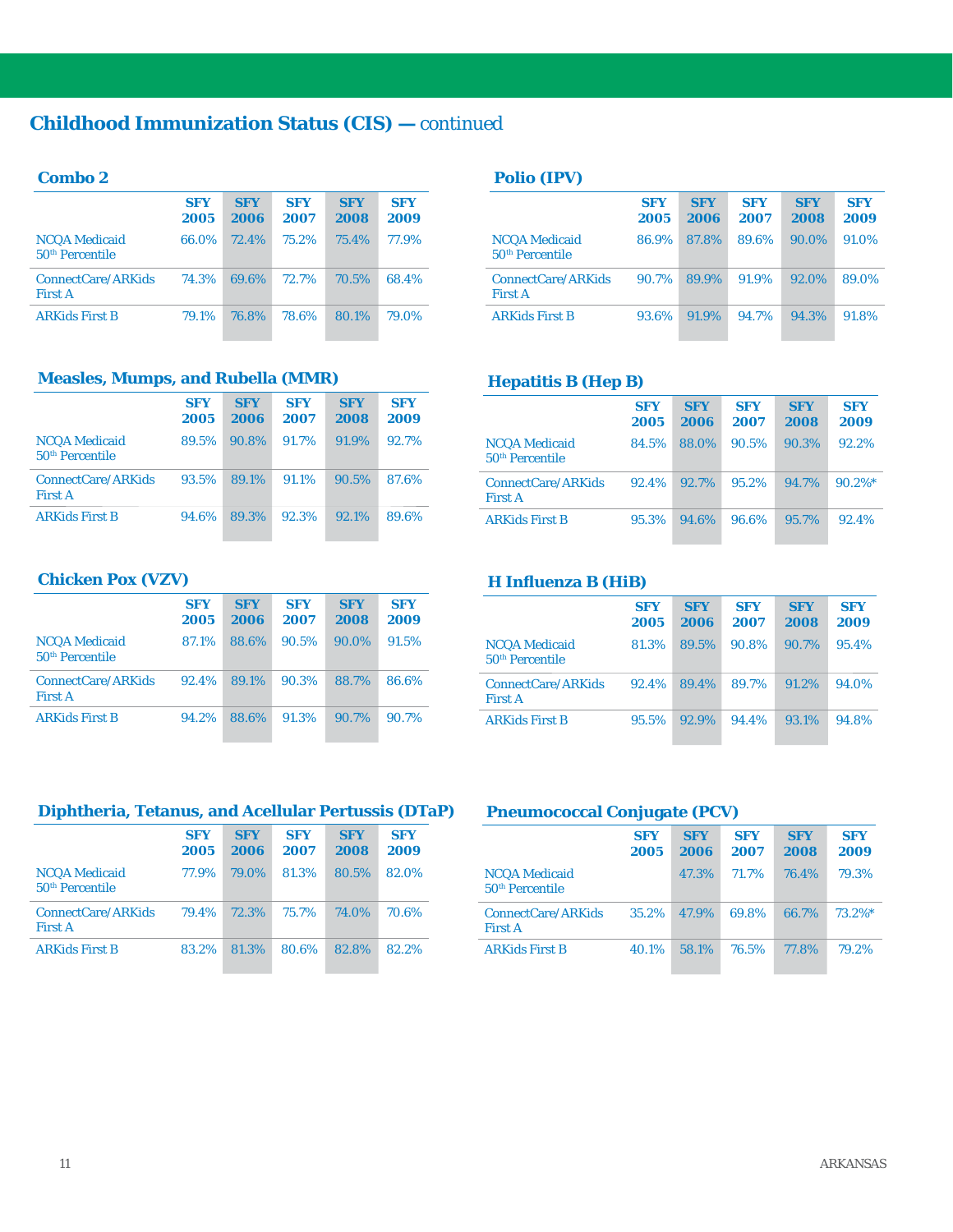## **Pediatric Care**

## **Annual Dental Visits (ADV) —**

#### **Measure Definition**

Percentage of members 2 to 21 years of age who had at least one dental visit during the measurement year Most dental problems do not become painful or visible until they are highly advanced.

Once a tooth becomes painful the dental damage is usually irreversible and frequently the tooth requires intervention such as: filling, root canal, crowning, or extraction.

By establishing good dental habits early in a person's life, dental problems can be detected and treated.

## **Annual Dental Visits – ConnectCare/ARKids First A**

## **Annual Dental Visits – ARKids First B**

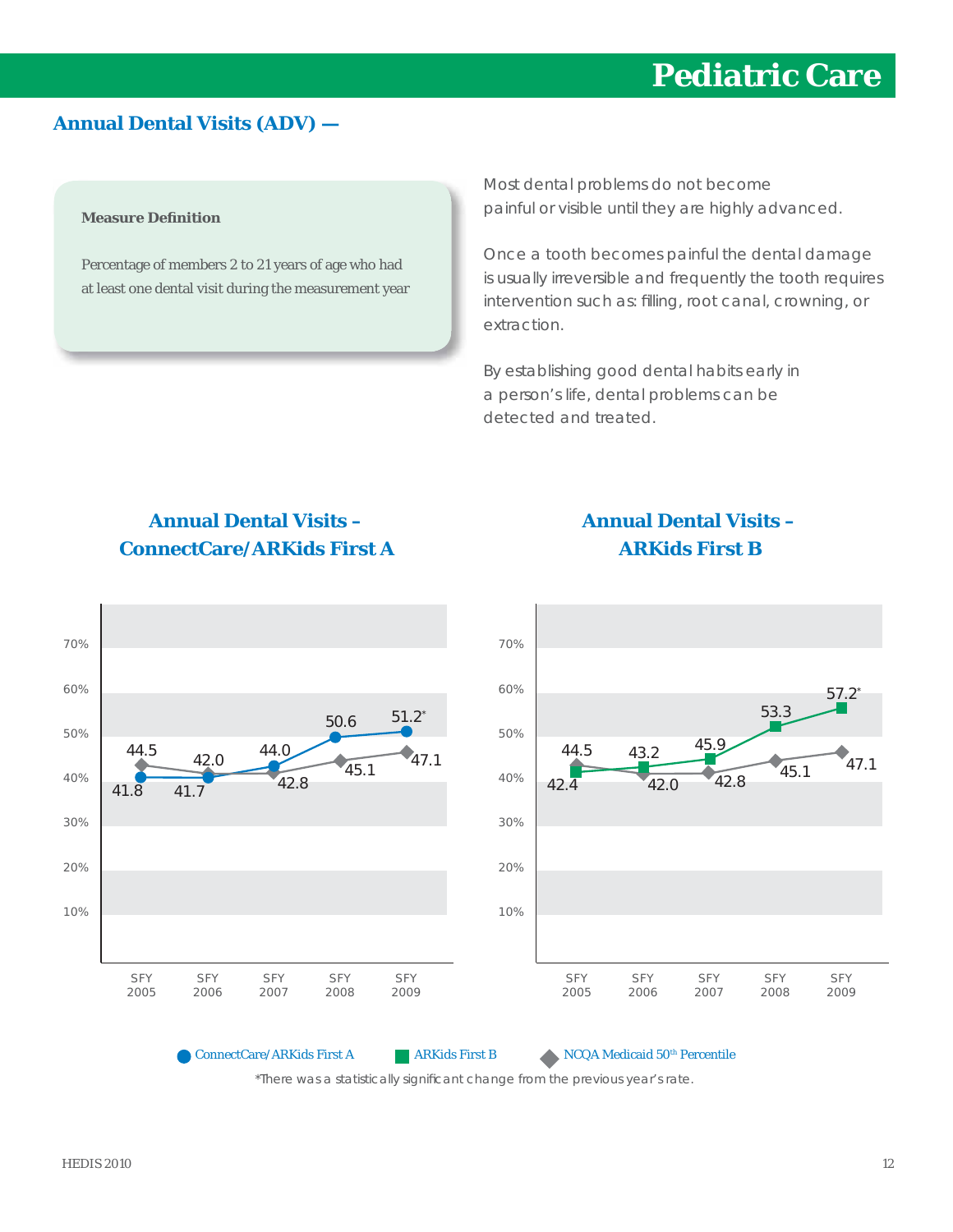## **Appropriate Testing for Children with Pharyngitis (CWP) —**

#### **Measure Definition**

The percentage of members 2 to 18 years of age who were diagnosed with pharyngitis, dispensed an antibiotic, and received a strep test for the episode during the measurement year

Pharyngitis (i.e., sore throat) occurs most commonly in children between 5 and 18 years of age. Pharyngitis is caused primarily by one of two types of infections: 1) a viral upper respiratory tract infection or 2) a Group A streptococcus (strep) bacterial infection (i.e., strep throat). Determining the cause of pharyngitis is important since antibiotics are ineffective against viral infections, the cause for most episodes of pharyngitis.<sup>8</sup>

However, in the Medicaid population, the average testing rate is only 61.4 percent compared to the commercial population rate of 75.6 percent.<sup>9</sup> This measure identifies the percentage of children who were diagnosed with pharyngitis, dispensed an antibiotic, and received a Group A streptococcus (strep) test for the episode.

8 Dowell SF, Schwartz B, Phillips WR, et al. Appropriate Use of Antibiotics for URIs in Children: Part II. Cough, Pharyngitis and the Common Cold. American Family Physician. 1998. Available at: http://www.aafp.org/ afp/ 981015ap/dowell.html. Accessed on: April 13, 2010.

<sup>9</sup> National Committee for Quality Assurance. The State of Health Care Quality 2009. Washington, D.C.: NCQA; 2009.

> **Children With Pharyngitis – ARKids First B**



\*There was a statistically significant change from the previous year's rate.

## **Children With Pharyngitis – ConnectCare/ARKids First A**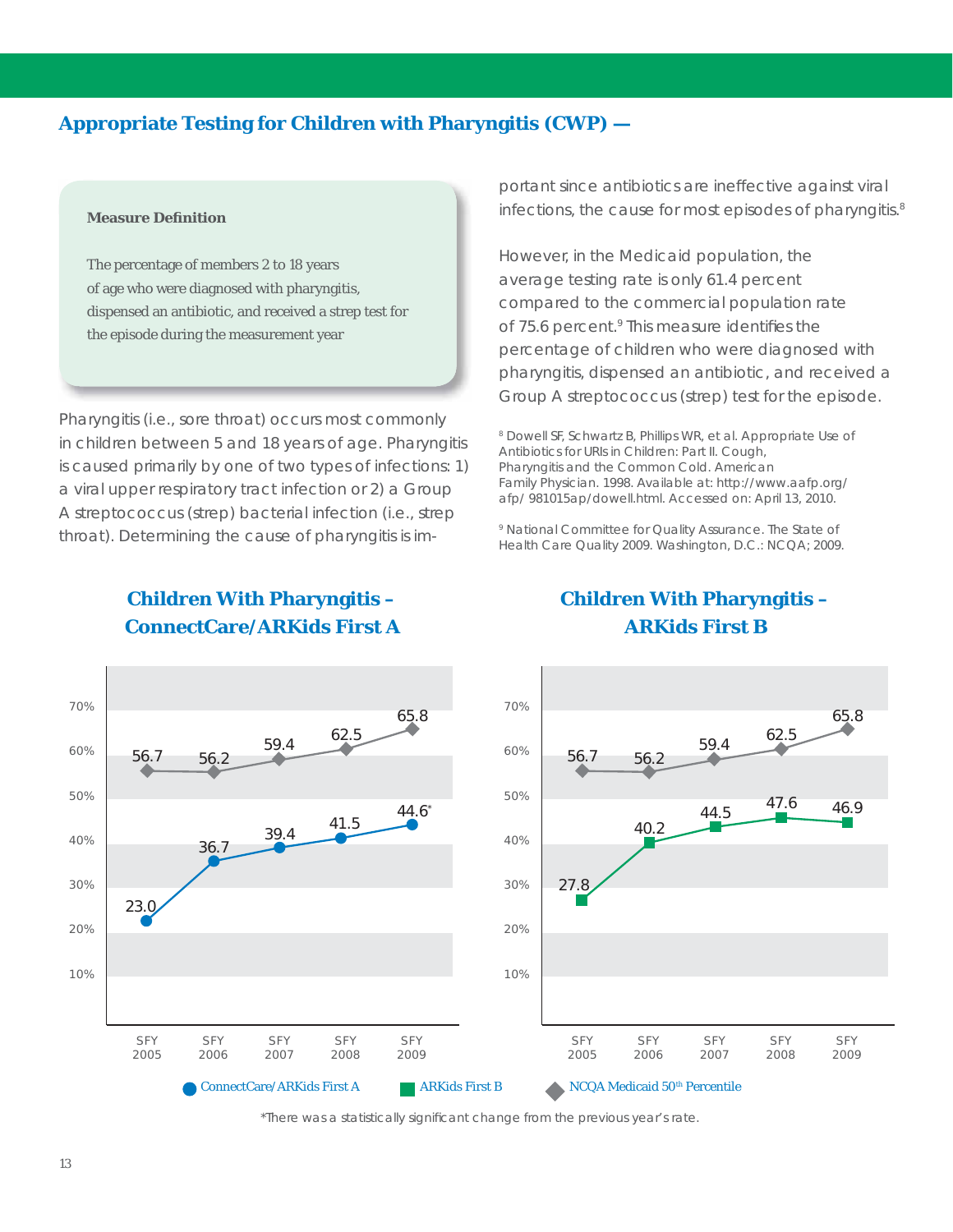## **Pediatric Care**

## **Appropriate Treatment for Children with Upper Respiratory Infection (URI) —**

#### **Measure Definition**

The percentage of members who were 3 months to 18 years of age, were diagnosed with a URI, and were not dispensed an antibiotic prescription on or three days after the episode date during the measurement year

Since the origin of most upper respiratory infections (URIs) is viral, the prescribing of antibiotics for the treatment of a majority of URIs is inappropriate. The use of antibiotics is only appropriate for a URI of

## **Upper Respiratory Infection – ConnectCare/ARKids First A**

bacterial origin.<sup>10</sup> The use of antimicrobial drugs is highest among children; therefore, the pediatric age group is the initial focus of inappropriate antibiotic use.11 Excessive and frequent use of unnecessary antibiotics leads to increased incidence of allergic drug reactions with significant associated morbidity and mortality.

<sup>10</sup> The Centers for Medicare & Medicaid Services. 2010 Physician Quality Reporting Initiative Measure Specifications Manual for Claims and Registry Reporting of Individual Measures. Version 4.1.

11 Dowell SF, Schwartz B, Phillips WR, et al. Appropriate Use of ntibiotics for URIs in Children: Part II. Cough, Pharyngitis and the Common Cold. American Family Physician. 1998. Available at: http://www. aafp.org/afp/981015ap/dowell.html. Accessed on: April 13, 2010.

## **Upper Respiratory Infection – ARKids First B**



\*There was a statistically significant change from the previous year's rate.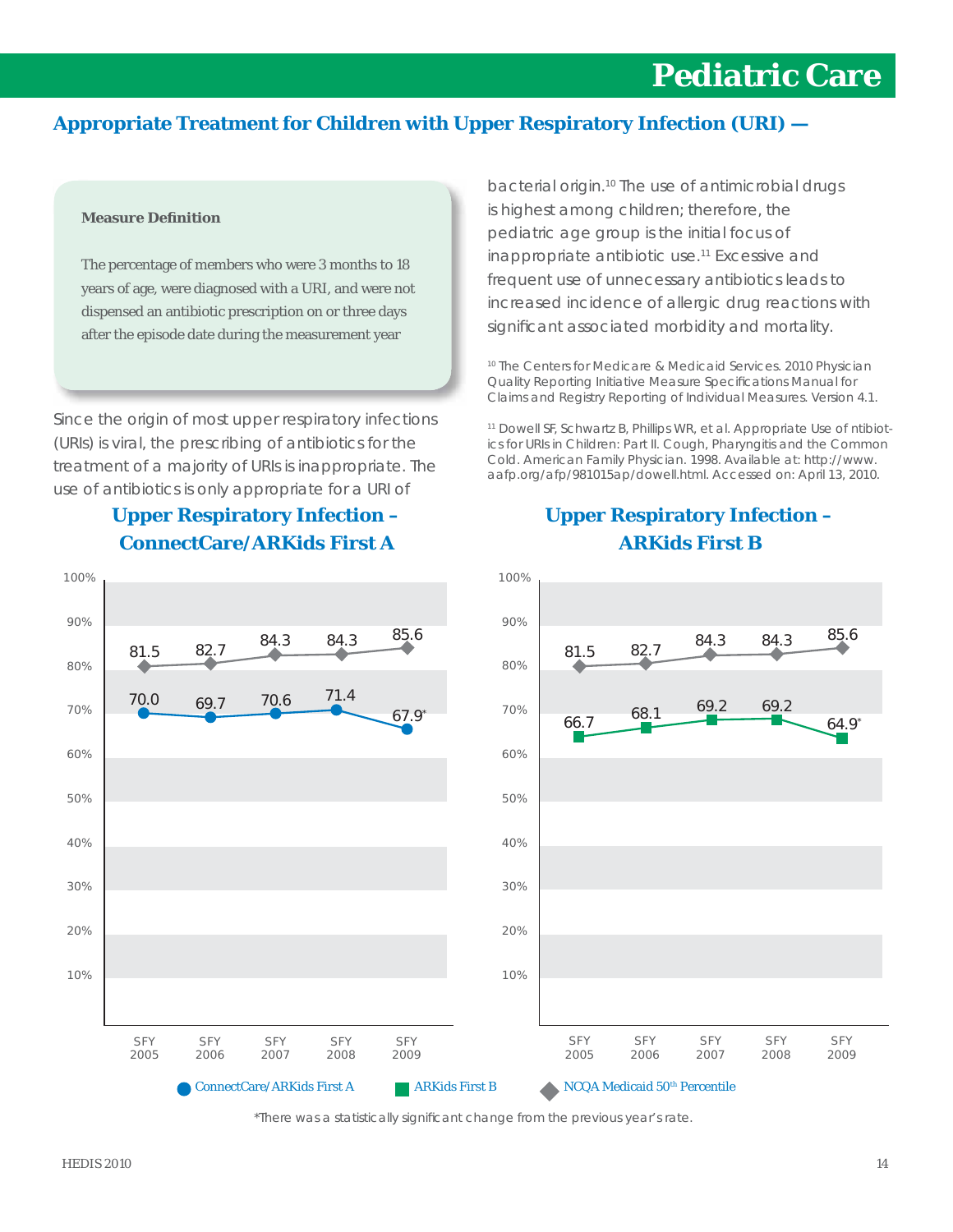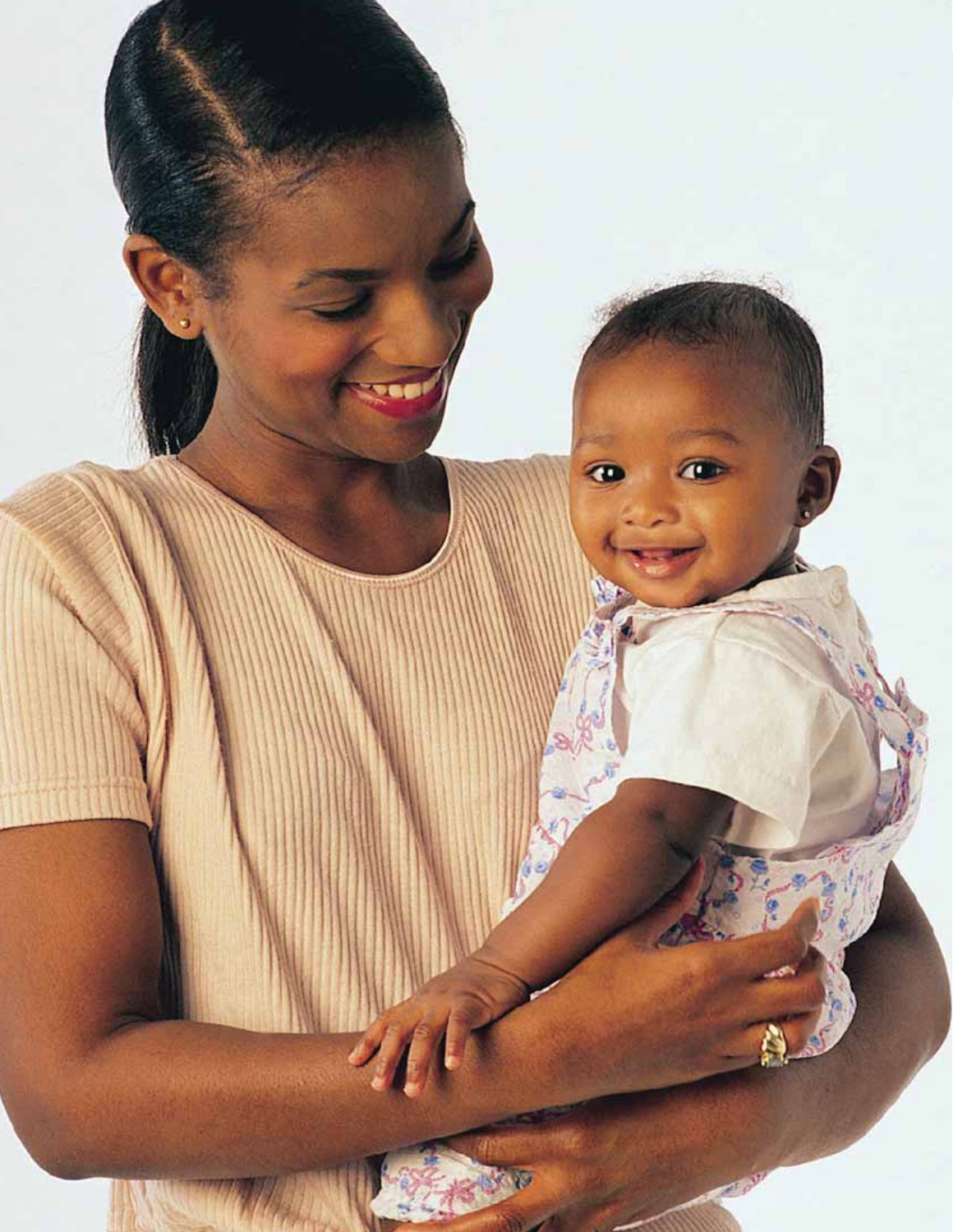The Women's Care dimension highlights measures designed to evaluate whether women 16 to 69 years of age are appropriately screened for cancer and sexually transmitted diseases (STDs), most of which are treatable if detected early.

The Women's Care measures are only reported for the ConnectCare population. All of these rates were calculated using administrative data only.

#### **STRATEGIES FOR IMPROVING PERFORMANCE**

- Provide notices for providers identifying women due for preventive screenings
- Provide reminders to women to schedule their annual exams
- Offer women alternative screening sites such as mobile screening units
- Provide routine well-woman screenings during other office appointments
- Provide educational materials to physicians on effective strategies for communicating information to women on sex, STDs, and gynecological health

#### **The Women's Care measures:**

- Breast Cancer Screening (BCS)
- Cervical Cancer Screening (CCS)
- Chlamydia Screening in Women (CHL)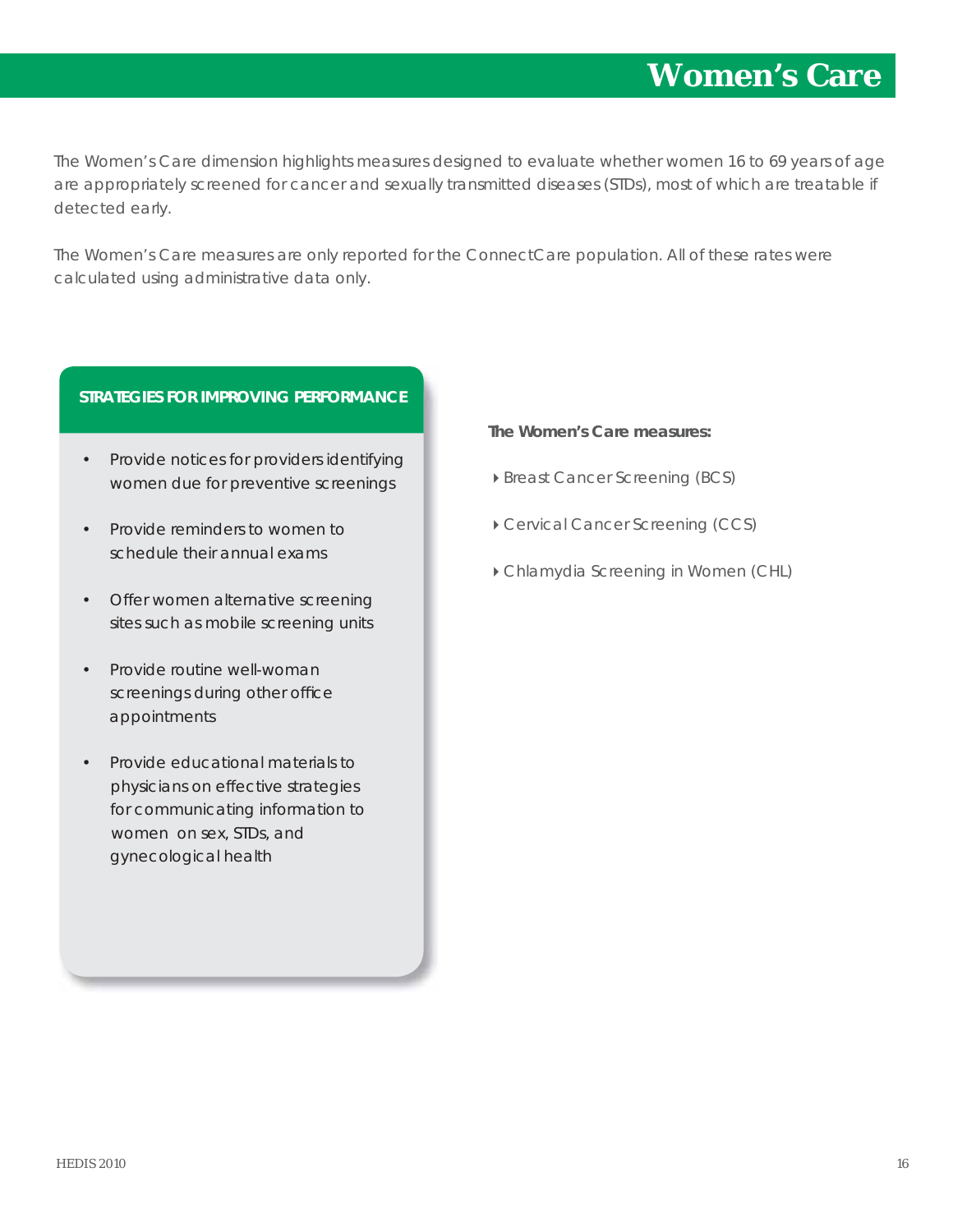## **Cervical Cancer Screening (CCS) —**

#### **Measure Definition**

Percentage of women 21 through 64 years of age who received one or more Pap tests to screen for cervical cancer during the measurement year or two years prior

A well-established method for preventing cervical cancer is the identification of pre-cancers before they become invasive. The Pap test is the most common way to screen for cervical pre-cancers and cancers.





ConnectCare NCQA Medicaid 50<sup>th</sup> Percentile

\*There was a statistically significant change from the previous year's rate.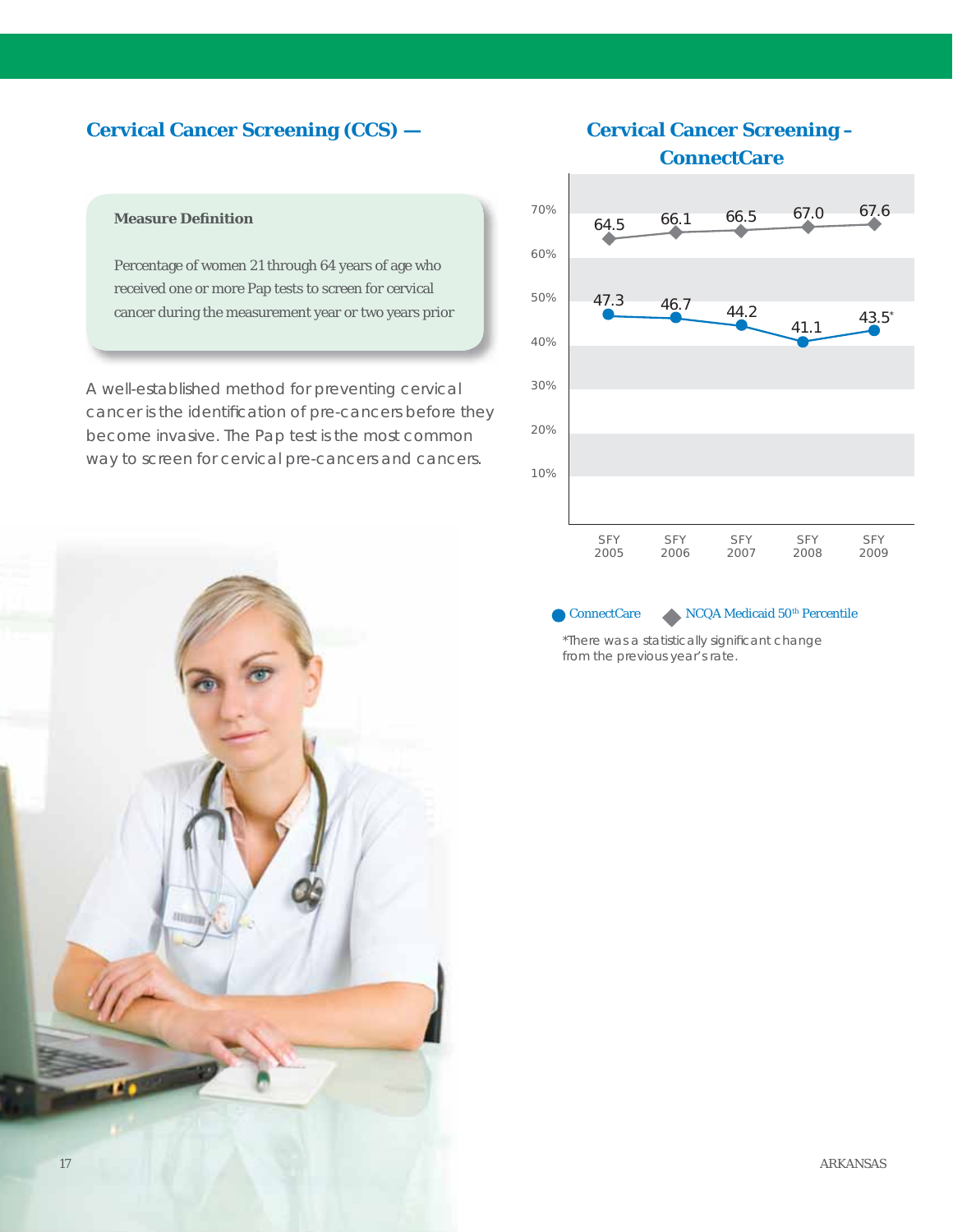## **Women's Care**

## **Breast Cancer Screening (BCS) —**

#### **Measure Definition**

Percentage of women 40 to 69 years of age who had one or more mammograms during the measurement year or the year prior

Breast cancer is the most prevalent cancer among women, and is the second leading cause of cancer deaths among women in the United States.<sup>12</sup>

*12 Task Force on Community Preventive Services. Recommendations for Client- and Provider-Directed Interventions to Increase Breast, Cervical, and Colorectal Cancer Screening. American Journal of Preventive Medicine. 2008; 35(1 Supplement): S21-S25.*



## **Breast Cancer Screening – ConnectCare**



\*There was a statistically significant change from the previous year's rate.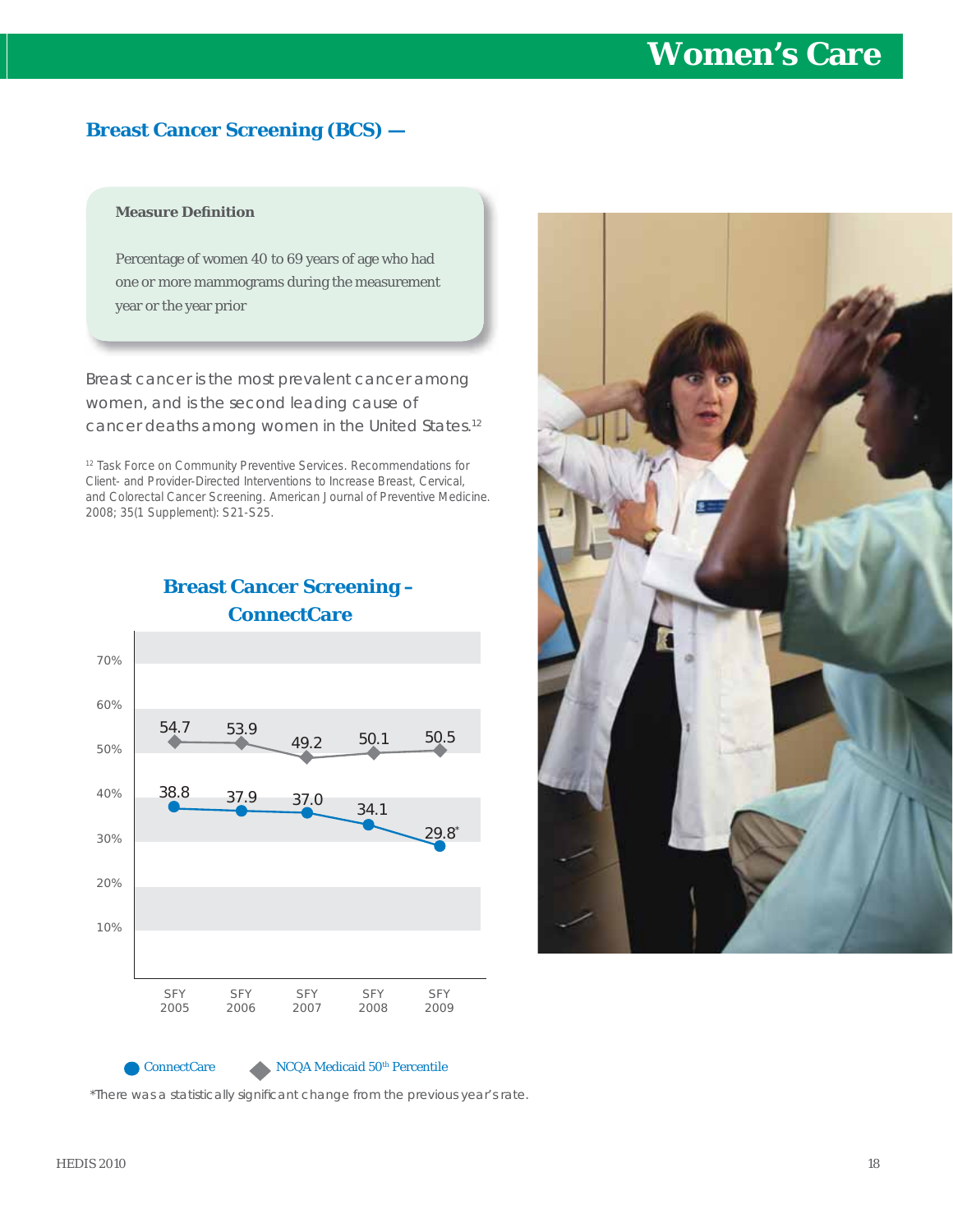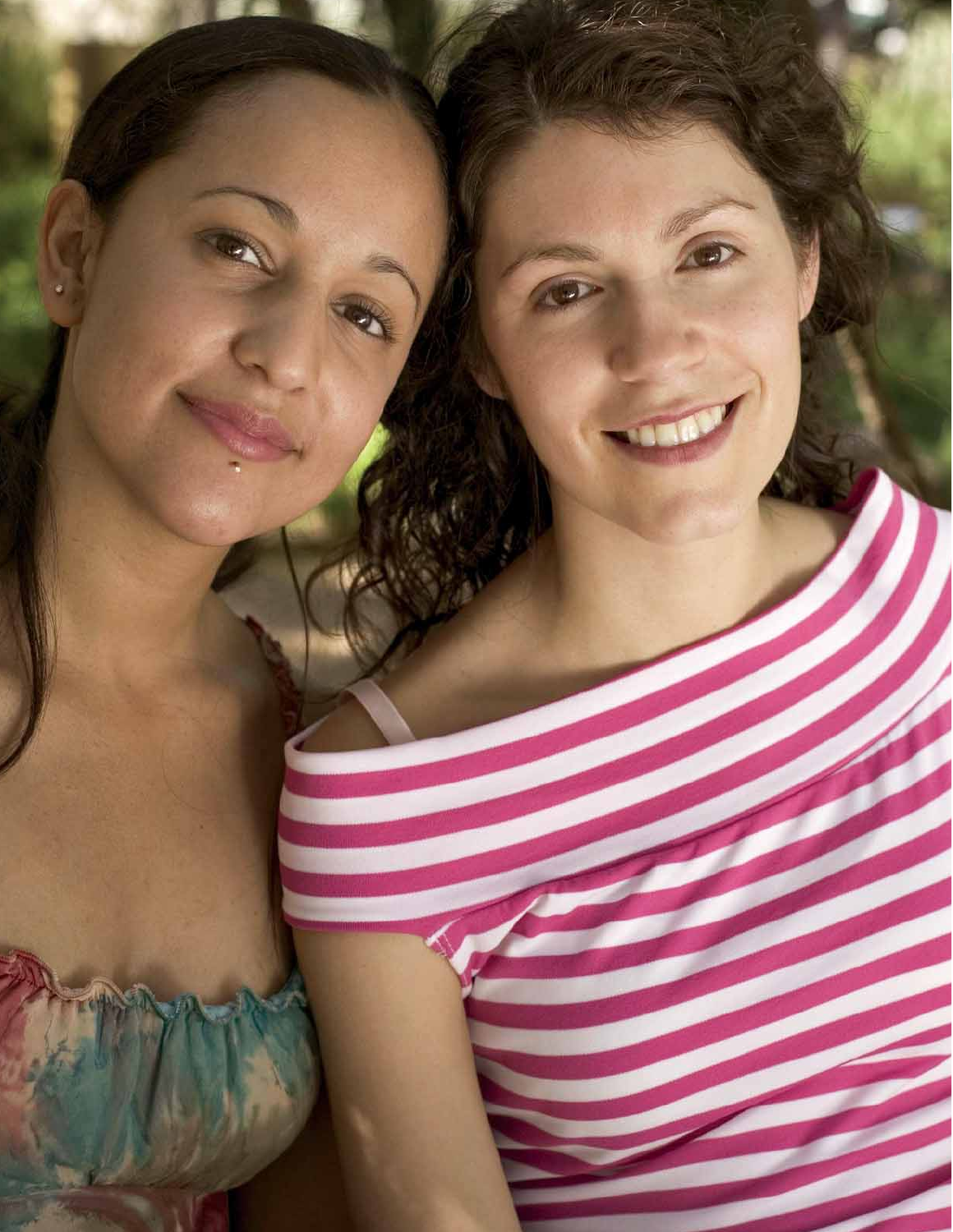## **Women's Care**

## **Chlamydia Screening in Women (CHL)**

#### **Measure Definition**

Percentage of women 16 to 24 years of age, identified as sexually active and having had at least one test for Chlamydia during the measurement year

Chlamydia is the most commonly reported STD in the United States; it infects approximately 2.3 million people between the ages of 14 and 39 years.<sup>13</sup>

Chlamydia is sometimes referred to as a "silent" disease, since approximately 75 percent of women with it exhibit no symptoms. As such, regular screening is critical to successful treatment.<sup>14</sup>

13 Centers for Disease Control and Prevention. Chlamydia—CDC Fact Sheet. Available at: http://www.cdc.gov/std/ Chlamydia/ STDFact-Chlamydia.htm#Common. Accessed on: July 10, 2009.

14 National Committee for Quality Assurance. The State of Health Care Quality 2009. Washington, D.C.: NCQA; 2009.



## **Chlamydia Screening in Women – ConnectCare**



\*There was a statistically significant change from the previous year's rate.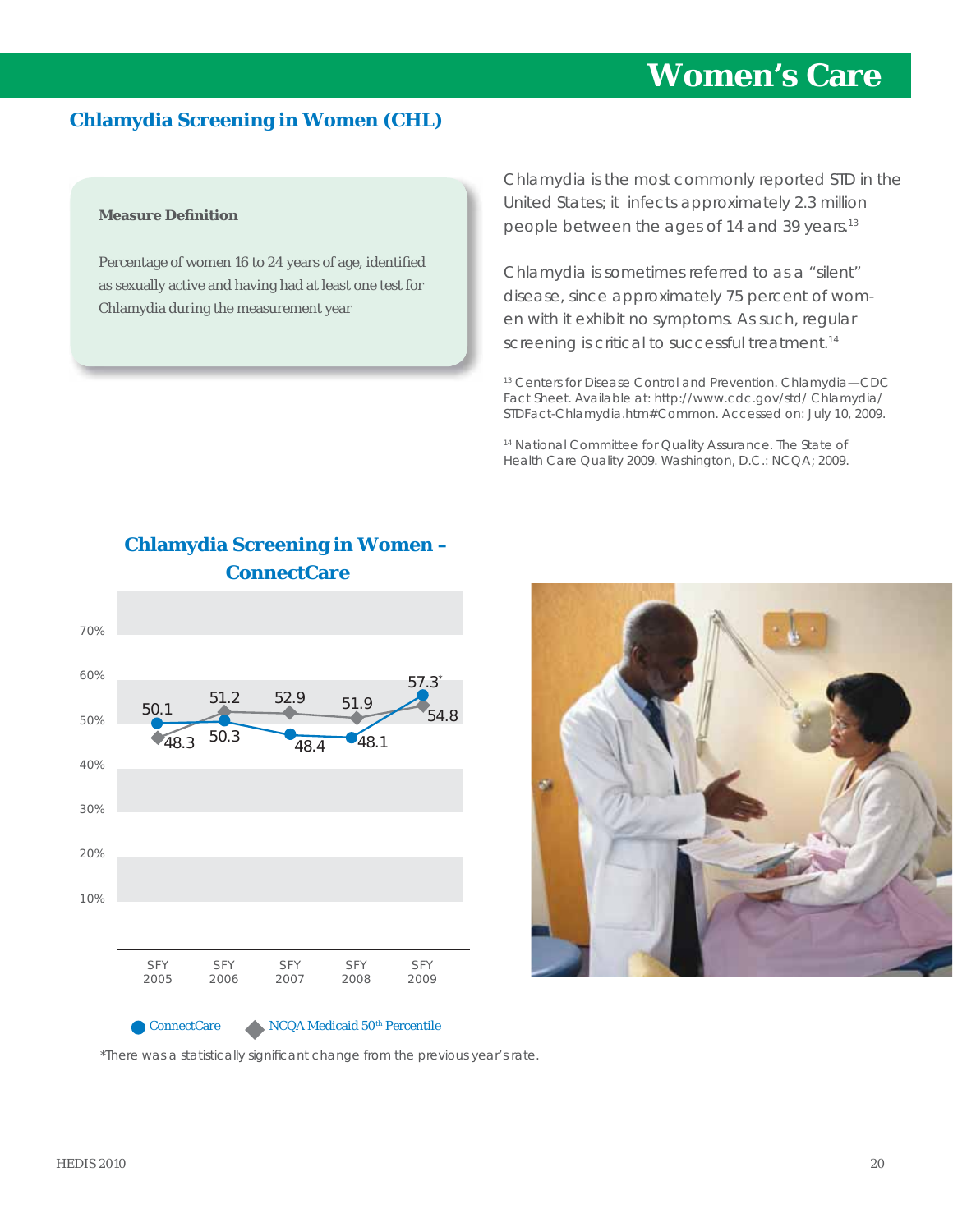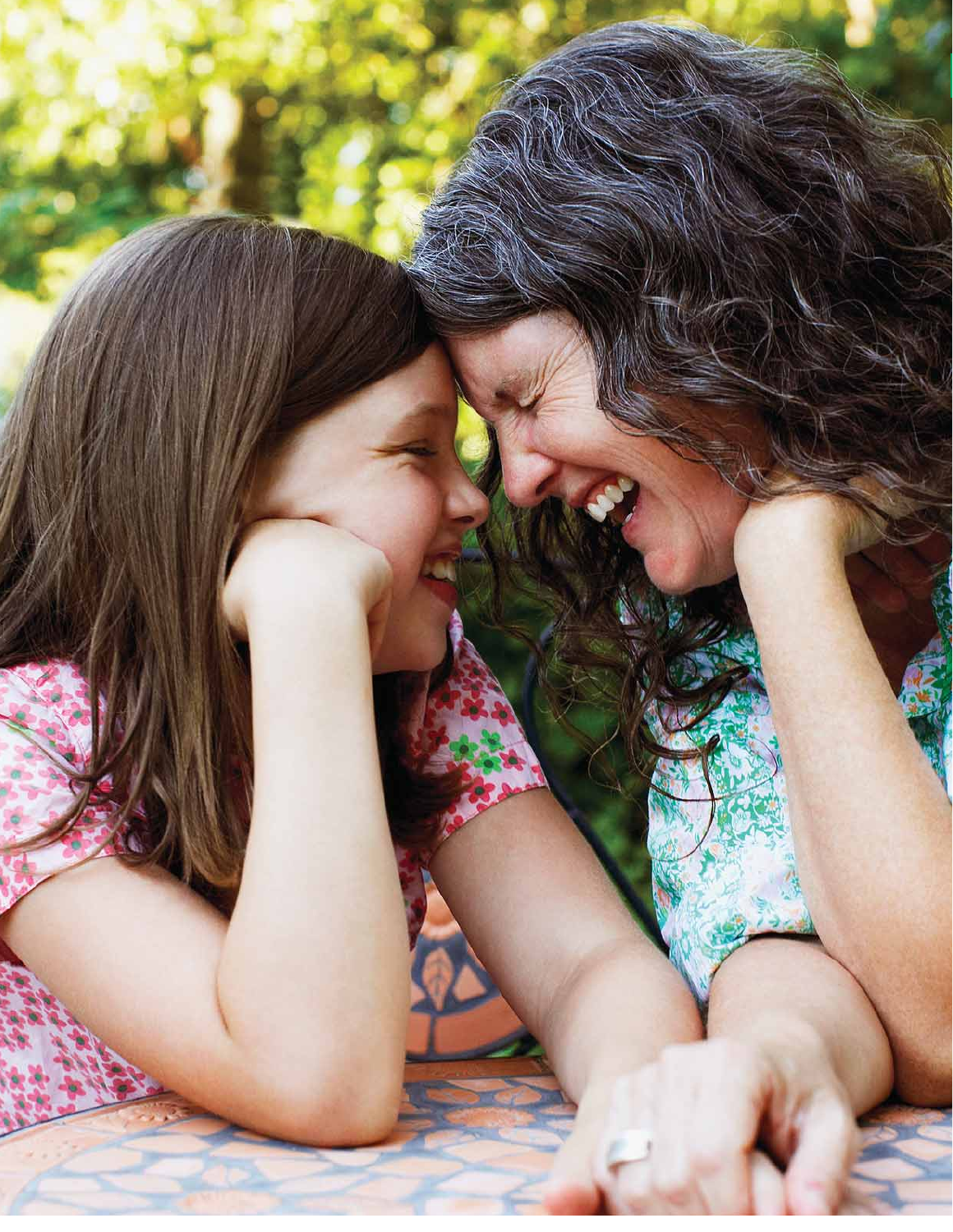## **Living With Illness**

Chronic illnesses afflict 133 million people in the United States — nearly half of all Americans — and account for the majority of healthcare costs. By 2020, an estimated 157 million people will be diagnosed with a chronic illness.<sup>15</sup>

These illnesses are responsible for seven out of every ten deaths (or 1.7 million people) in the United States each year. Chronic illnesses also contribute to disabilities and decreased quality of life for many Americans. Additionally, more than 25 million people experience limitations in daily activities due to these conditions.<sup>16</sup>

15 Partnership for Solutions. Chronic Conditions: Making the Case for Ongoing Care. Available at: http://www. partnershipforsolutions.org/DMS/files/chronicbook2004.pdf. Accessed on: August 26, 2010

16 Centers for Disease Control and Prevention. Chronic Disease Overview. Available at: http:// www.cdc.gov/ nccdphp/overview.htm. Accessed on: August 26, 2010

#### **STRATEGIES FOR IMPROVING PERFORMANCE**

- Offer targeted case management with Asthma (ASM) programs to individuals that provide one-on-one education about their disease
- Provide incentives to members who receive recommended screenings
- Distribute educational newsletters to members and providers that contain disease-specific articles and updates
- Offer continuing education to providers on current clinical care and practice guidelines
- Distribute health status report cards to members that reinforce recommended screening requirements

#### **The Living with Illness measures:**

- Comprehensive Diabetes Care (CDC)
- Use of Appropriate Medications for People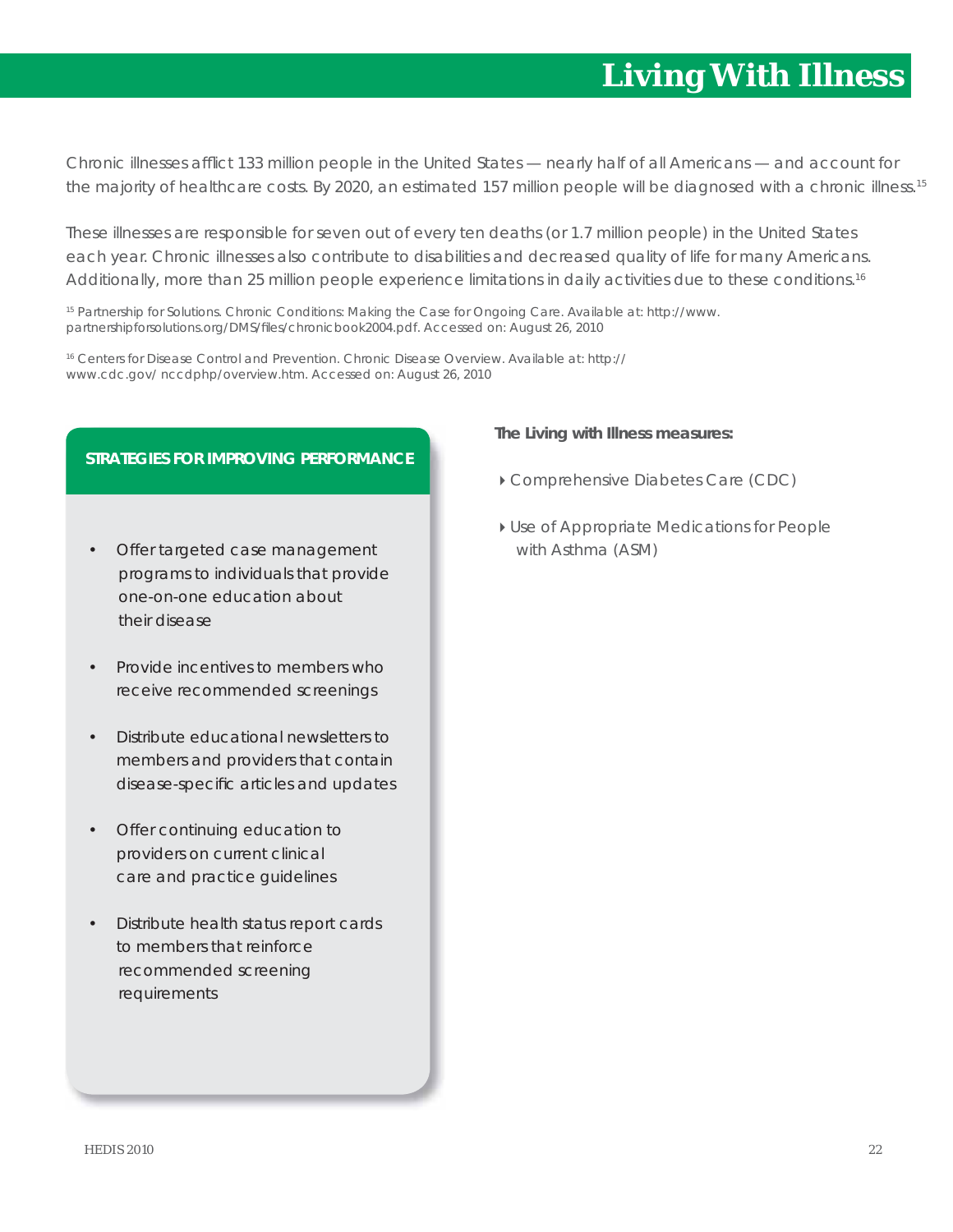## **Comprehensive Diabetes Care (CDC) —**

#### **Measure Definition**

HbA1c: The percentage of persons with diabetes (Type 1 and Type 2) 18-75 years of age who had one or more HbA1c tests during the measurement year

According to the American Diabetes Association, effective care management to control the disease can help to reduce costs and prevent or reduce complications associated with the disease.17

17 Economic consequences of diabetes in the U.S. in 2007. American Diabetes Association. Diabetes Care 31:596–615, 2008



**HbA1c Testing — ConnectCare HbA1c**

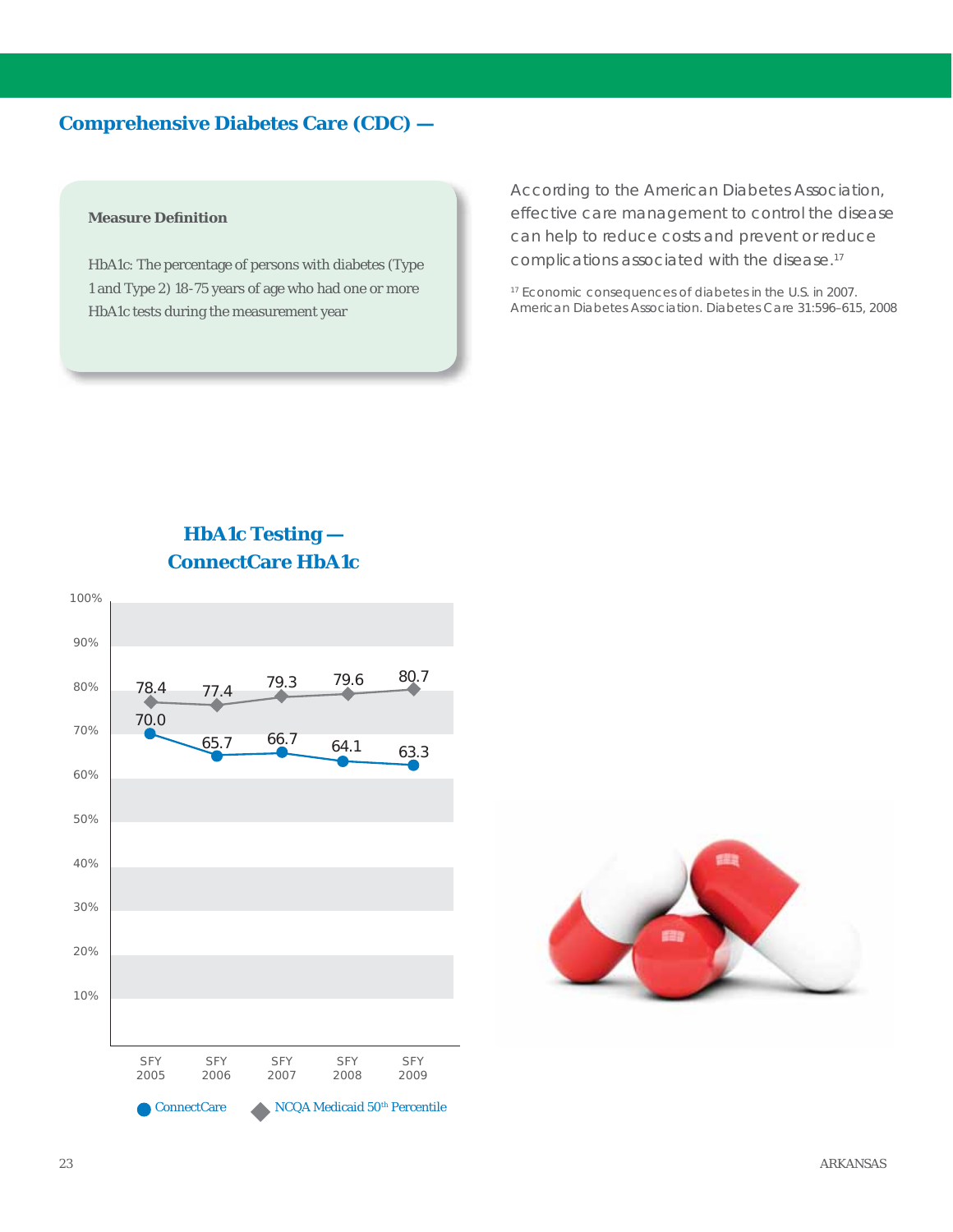## **Living With Illness**

### **Comprehensive Diabetes Care (CDC) —** *continued*

#### **Measure Definition**

LDL-C Screening: The percentage of persons 18–75 years of age with diabetes (Type 1 and Type 2) who had one or more LDL-C screenings during the measurement year

Eye Exam: The percentage of persons with diabetes (Type 1 and Type 2) 18–75 years of age who were screened for diabetic retinal disease during the measurement year

LDL-C Screening: Controlling lipid levels has been shown to reduce macrovascular complications, which affect the heart, brain, and legs (CDC, 2008).<sup>18</sup>

Eye Exam: Retinal examinations and timely treatment of conditions can reduce the development of vision loss, which is a complication often associated with diabetes.

<sup>18</sup> Centers for Disease Control and Prevention, National Center for Chronic Disease Prevention and Health Promotion. Preventing diabetes and its complications. Available at: http://www.cdc.gov/nccdphp/publications/factsheets/ Prevention/diabetes.htm. Accessed April 2, 2010.



\*There was a statistically significant change from the previous year's rate.

## **LCL-C Screening — ConnectCare**

### **Eye Exam — ConnectCare**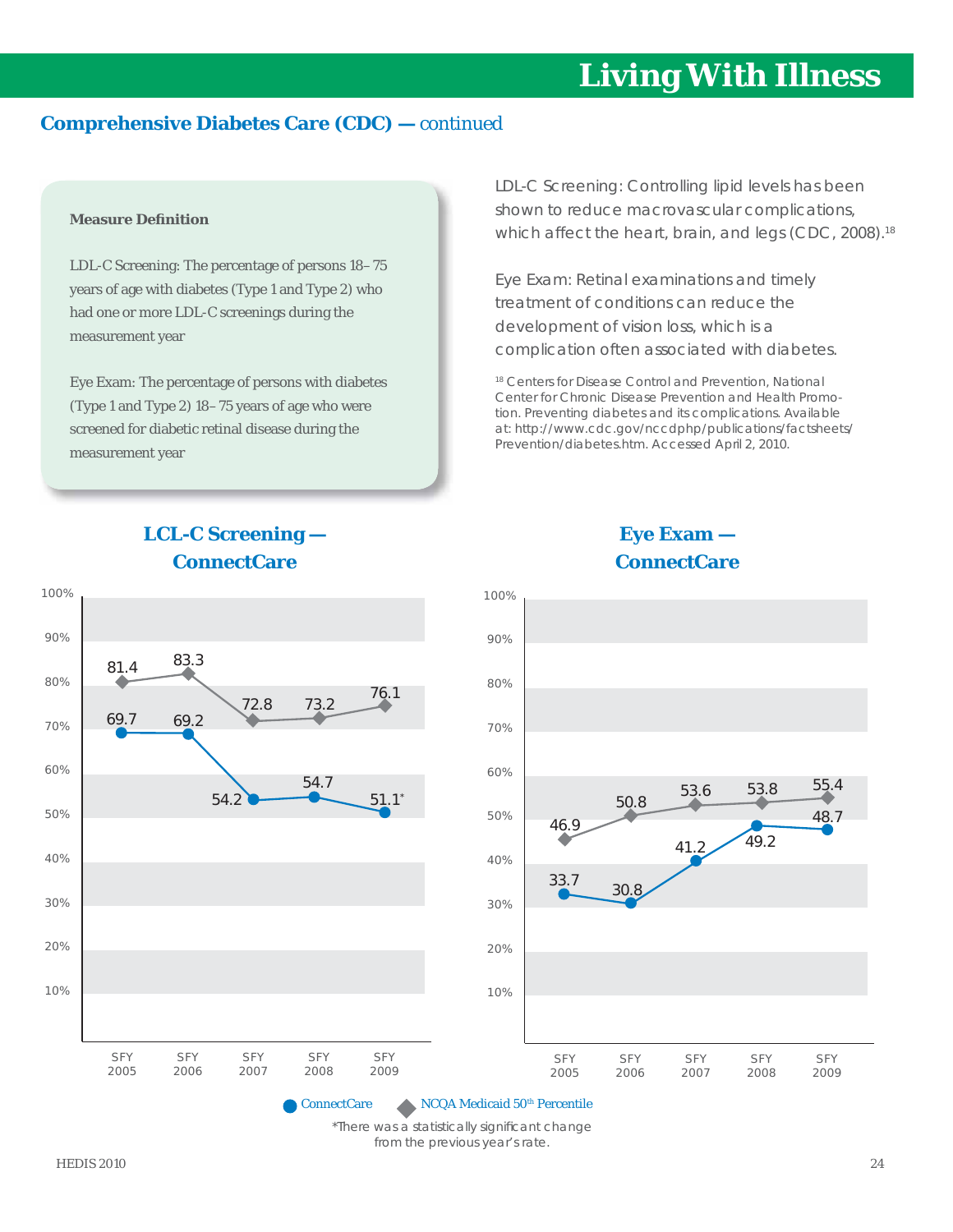## **Living With Illness**

## **The Use of Appropriate Medications for People with Asthma (ASM) —**

#### **Measure Definition**

Percentage of members 5 to 50 years of age with persistent asthma who were appropriately prescribed medication during the measurement year

Asthma is one of the most common diseases in the nation. It is estimated that 38.4 million people in the United States will have an asthma diagnosis in their lifetime, and 8.7 million of them are children.<sup>19</sup> A lack of proper asthma management frequently results in hospitalizations, ED visits, and missed work and school days. Proper management of asthma can reduce ED visits and hospitalizations and increase work and school productivity.

19 American Lung Association Epidemiology & Statistics Unit Research and Program Services. Trends in Asthma Morbidity and Mortality. American Lung Association Epidemiology & Statistics Unit Research and Program Services. Washington, D.C.: American Lung Association; February 2010.



### **ASM Years 5-50 — ConnectCare/ARKids First A**

#### **ASM Years 5-9**

|                                                     | <b>SFY</b><br>2005 | <b>SFY</b><br>2006 | <b>SFY</b><br>2007 | <b>SFY</b><br>2008 | <b>SFY</b><br>2009 |
|-----------------------------------------------------|--------------------|--------------------|--------------------|--------------------|--------------------|
| <b>NCQA</b> Medicaid<br>50 <sup>th</sup> Percentile | 66.6%              | 90.2%              | 91.7%              | 91.8%              | 92.7%              |
| ConnectCare/ARKids<br><b>First A</b>                | 94.8%              | 95.0%              | 94.4%              | 95.0%              | 94.6%              |
| <b>ARKids First B</b>                               | 97.0%              | 97.3%              | 98.1%              | 97.5%              | 95.9%              |

#### **ASM Years 10-17**

|                                                     | <b>SFY</b> | <b>SFY</b> | <b>SFY</b> | <b>SFY</b> | <b>SFY</b> |
|-----------------------------------------------------|------------|------------|------------|------------|------------|
|                                                     | 2005       | 2006       | 2007       | 2008       | 2009       |
| <b>NCQA</b> Medicaid<br>50 <sup>th</sup> Percentile | 64.0%      | 87.4%      | 88.8%      | 89.5%      | 89.6%      |
| ConnectCare/ARKids<br><b>First A</b>                | 91.8%      | 90.4%      | 92.3%      | 91.1%      | 90.7%      |
| <b>ARKids First B</b>                               | 91.3%      | 92.3%      | 93.0%      | 91.3%      | 91.7%      |

#### **ASM Years 18-50**

|                                                     | <b>SFY</b><br>2005 | <b>SFY</b><br>2006 | <b>SFY</b><br>2007 | <b>SFY</b><br>2008 | <b>SFY</b><br>2009 |
|-----------------------------------------------------|--------------------|--------------------|--------------------|--------------------|--------------------|
| <b>NCQA</b> Medicaid<br>50 <sup>th</sup> Percentile | 74.8%              | 84.9%              | 85.4%              | 85.8%              | 85.6%              |
| ConnectCare/ARKids<br><b>First A</b>                | 73.7%              | 70.7%              | 68.5%              | 74.3%              | 67.0%*             |
| <b>ARKids First B</b>                               | NA                 | <b>NA</b>          | ΝA                 | <b>NA</b>          | NΑ                 |

\*There was a statistically significant change from the previous year's rate.

## **ASM Years 5-50 — ARKids First B**

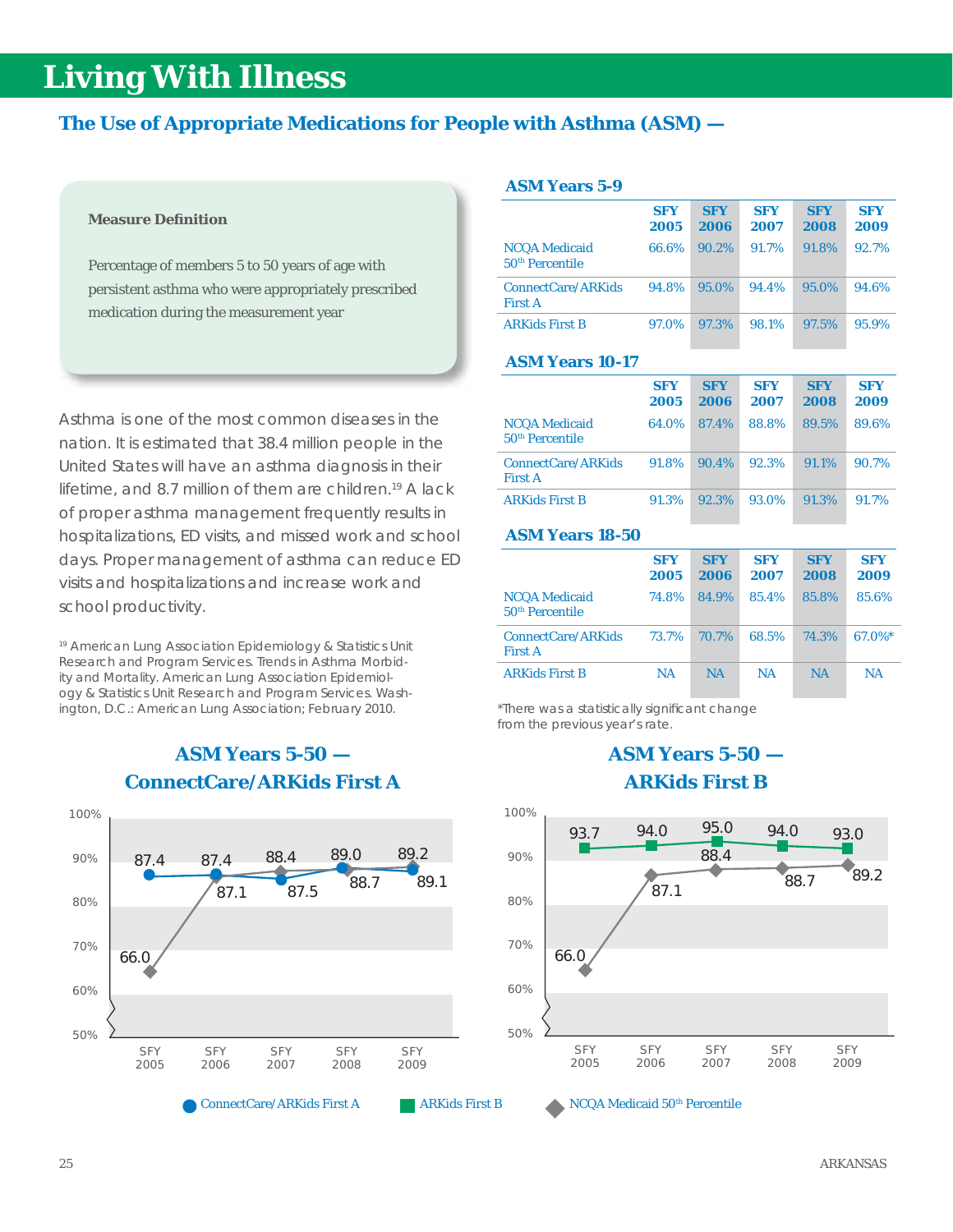Overall, performance during state fiscal year (SFY) 2009 continued to show improvement in both the ConnectCare/ARKids First A and ARKids First B populations; however, many of the rates continue to perform below the NCQA Medicaid 50th percentile.

### **Pediatric Care**

• All well-child visit rates improved for both ARKids First A and ARKids First B members; however, performance remained below the NCQA 50th percentile.

• Childhood Immunization Rates (Combo 3) rates for ARKids First A and ARKids First B members improved from previous years. The ARKids First B rate exceeded the NCQA 50th percentile.

• The lead screening rates improved significantly from SFY 2008 to SFY 2009 for both populations, but remained below the NCQA 50th percentile.

• Dental visit rates continued to improve and ranked above the NCQA 50th percentile for both populations.

• The rates for appropriate testing for children with pharyngitis and treatment for respiratory infections were below the NCQA 50th percentile.

### **Women's Care**

• Breast cancer screening rates have been declining since SFY 2005. Over the last two years this rate has dropped 7.2 percentage points and is below the NCQA 50th percentile.

• The cervical cancer screening and chlamydia screening rates both showed statistically significant improvement in SFY 2009. Moreover, the chlamydia rate exceeded the NCQA 50th percentile.

### **Living With Illness**

• Rates for the three diabetes measures declined in SFY 2009, and all of the rates performed below the NCQA Medicaid 50th percentile.

• Asthma rates for the ConnectCare/ARKids First A were similar to prior performance with the exception of the 18-50 year age group. This group's rate dropped from SFY 2008 to SFY 2009.

The Total rate for this population was less than 0.1 percentage point from the NCQA 50th percentile.

• The ARKids First B rates for asthma were also fairly stable with only a slight decline in the 5-9 year age group rate. The Total rate for this population exceeded the NCQA 50th percentile.